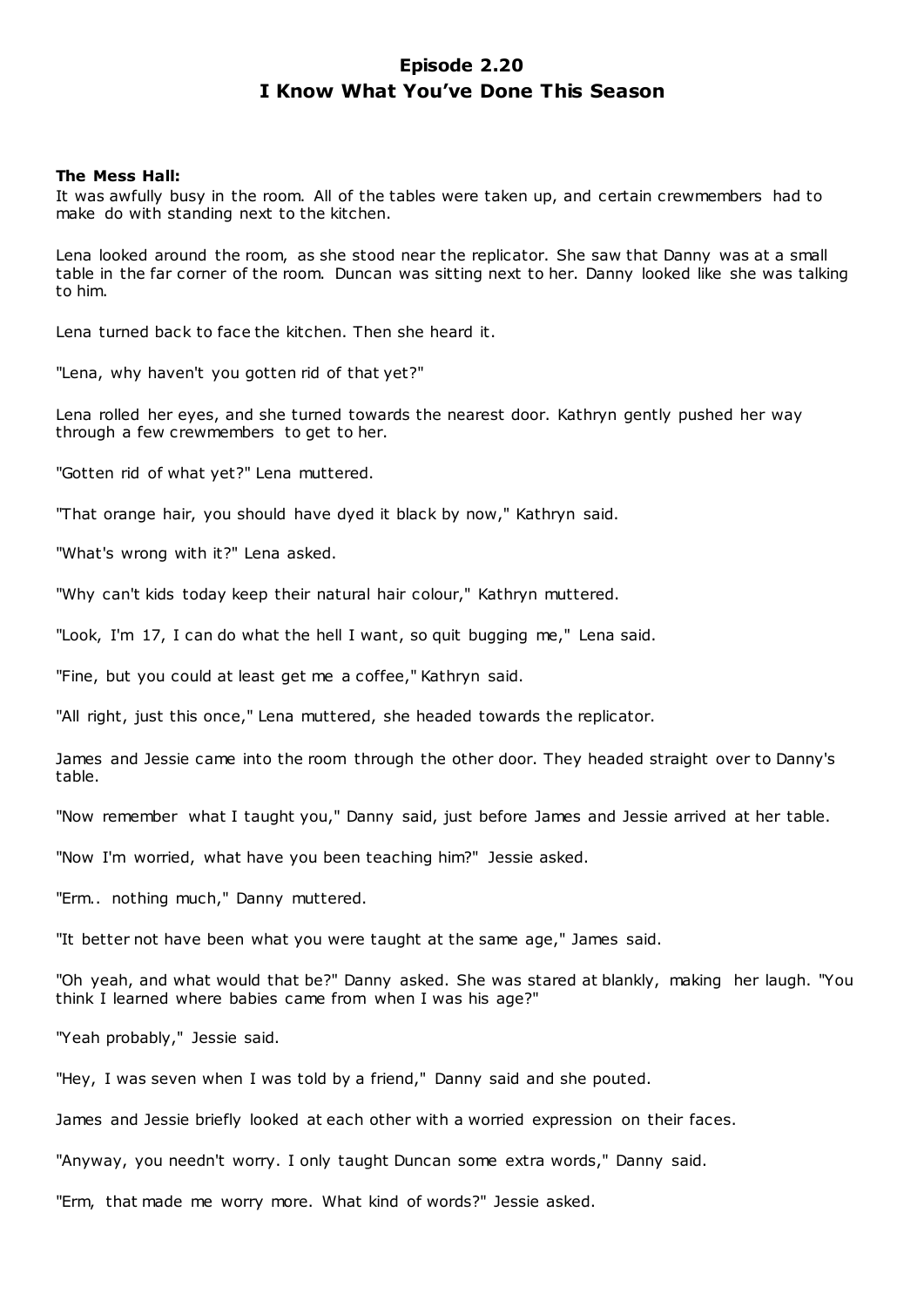"Nothing disgusting, I told you not to worry," Danny replied. She stood up from her chair. "Well I'd better be getting our lunch. What do you all want?" she asked.

"Sausages," Duncan said loudly.

Danny tried not to laugh. "Ok then, on second thought, I think I'll eat on my own," she said. She quickly left the room.

"So much for not teaching him disgusting words," Jessie muttered.

"Why is that disgusting?" James asked.

"Er... forget it," Jessie muttered.

#### **Meanwhile**

#### **A ship that looks like the Flyer:**

A timid alien was sitting behind a forcefield quivering in fear. A young teenaged girl walked up to the forcefield.

"Now I told you not to go into that nebula. So what do you go and do?" she said in a sweet voice.

"Please, I don't want any trouble. Please let me go," the alien muttered.

The girl lowered her head and she shook her head slightly. As she did so she placed one hand on her hip.

"You went into the nebula but you don't want trouble," she said.

"Please, I'll do anything you want, just spare me," the alien said.

"Anything?" the girl said. She smiled sweetly. "I'm sure we can come up with some arrangement," she said.

"Thank you, thank you," the alien stuttered.

"Just give me your ship willingly, and I'll let you live," the girl said.

"But if you kill me, you'll take it anyway," the alien said.

"So it all comes down to whether you want to live or die, I don't care," the girl said.

"You can have the ship, just let me live," the alien said.

"Wise decision," the girl said.

#### **10 minutes later:**

"Maybe it wasn't," the girl said under her breath.

The alien was wandering around the ship, attempting to work any console he came across. He went over to the helm. The girl rushed over and she pushed him away.

"I'm beginning to see a flaw in my decision to let you live," the girl said loudly.

"What did I do wrong?" the alien asked.

"Everything," the girl replied, and she pressed a button on the nearest console. The alien beamed away. "Oops, I forgot, he can't breath in space. Sucks to be him," she said, and she smiled evilly.

The girl turned away from the console. Her vision started to blur and she lost consciousness.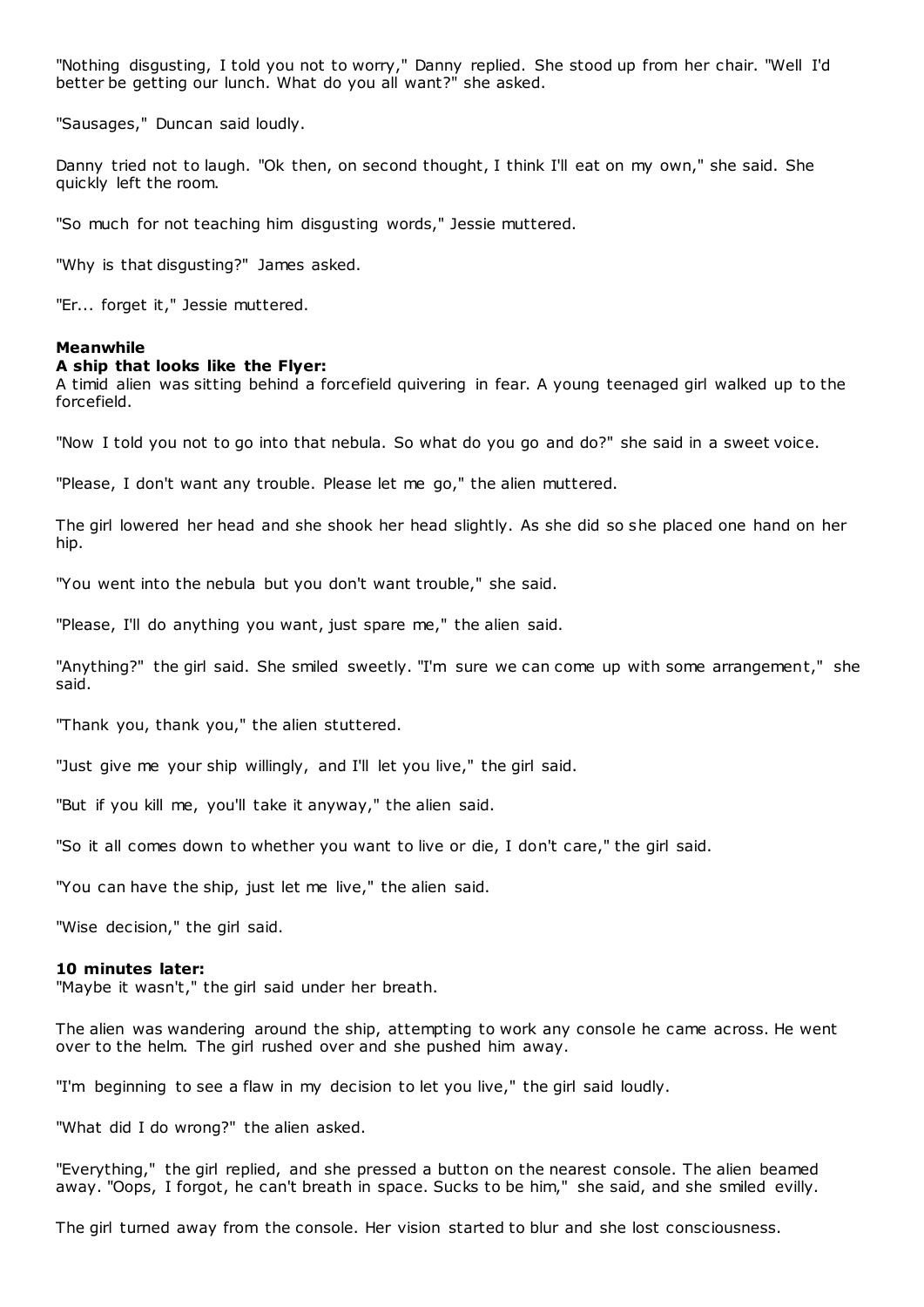### **A weird misty place:**

The girl looked around with a confused expression on her face.

Suddenly she heard a voice echo all around her. "Are you the Lena from Seventh Voyager?"

"Kinda, who the hell are you?" the girl snarled.

She then saw a shadowed figure about two metres away from her.

"You have been searching for your crew for years, am I correct?" the voice asked.

"What's it to you," Lena asked.

"I take that as a yes. Well your search is over," the voice replied.

"Erm, okay," Lena muttered.

"You see, your crew is dead," the voice said.

"Oh yeah, how do you know that?" Lena asked.

"Because I died with them," the voice replied.

"Ok, that's a believable story," Lena said in a sarcastic tone of voice.

The voice sighed. "Do you know where you are?" he asked.

"In a really dodgy dream," Lena replied.

The voice sighed again. "No, you're in a telepathic link. This is the only way I can communicate with you since I'm dead," the voice said.

"That's nice. What do you want?" Lena asked.

"Well you want to go back to your crew, and I want to finish off what I started. If we work together we can both achieve our goals," the voice replied.

"Hang on a mo, if you're dead how can I help you?" Lena asked.

"That answer should be obvious," the voice replied, and he started laughing maniacally.

"Erm, I don't get it, what's the joke?" Lena muttered.

#### **Back on Voyager:**

Doctor Jones walked into the Holodeck. The Mental Hospital program was running. He headed straight to the first ward. Annika was there, staring at a wall.

"Hello Annika, good news. You're fit to be released tomorrow," Doctor Jones said.

Annika turned to look his way. "Why not today?" she asked.

"Because there is still some treatments I have to do today," Doctor Jones replied.

"I want to be out of here, now!" Annika moaned.

"Don't worry, tomorrow will arrive quicker than you think," Doctor Jones said calmly.

Annika growled at him, and she fixed a murderous stare onto him.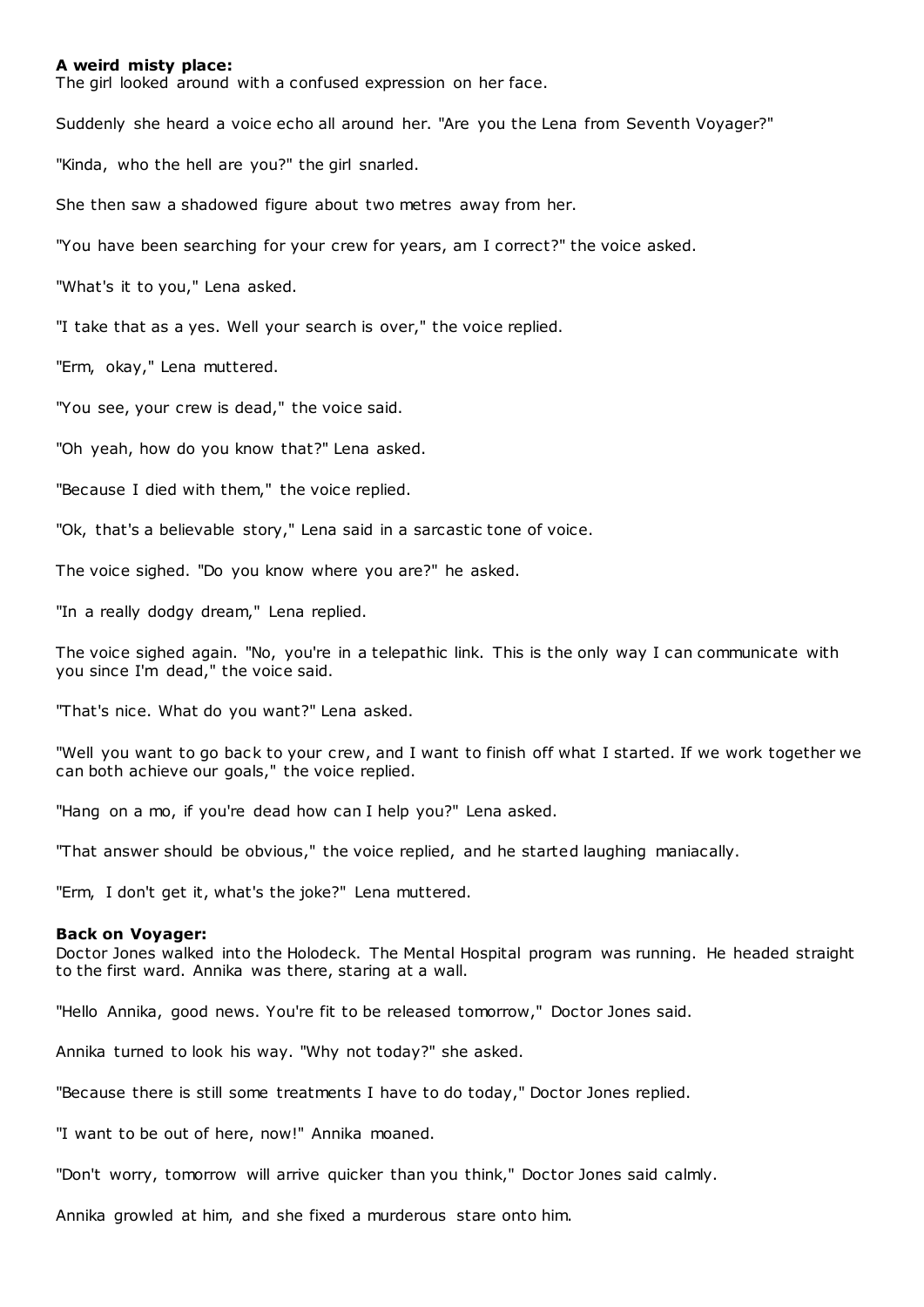"When I said I wanted to be released today, I meant it. I'll do whatever I need to do to do that," she said.

## **Sickbay:**

Tom and Harry were talking about nothing in particular as they walked through the main door.

They were greeted by the most hideous site.

"Oh my god, it's the pre-released version of the Fifth Voyager site that was made in Summer 2000!" Tom stuttered.

Oops, I meant they were greeted by the most hideous sight.

"Jones, what the hell are you wearing?" Tom asked.

Doctor Jones was wearing a horrific cowboy outfit, and he was smoking a cigar.

"Howdy partners! What can I do ya for?" Doctor Jones asked.

"Erm, Harry, just walk backwards towards the door... slowly," Tom said quietly. Harry nodded slightly.

"Yeeeeehaaa!" Doctor Jones yelled as he slapped the top of his leg. He spat on the floor. Harry and Tom walked backwards towards the door. They rushed out when they were two centimetres away from the door.

### **The Ready Room:**

"A cowboy?" Kathryn said in deadpan.

"Yeah, I don't know which was worse. That old Fifth Voyager site that was never released, or Doctor Jones as a cowboy," Harry said, and he broke down crying. Tom patted him on the shoulder comfortably.

"Don't worry Harry, it's all over," Tom said.

"You'd think so, but I'm getting the feeling we've done this already," Kathryn said, rolling her eyes. "Well I want to know who did it, and then fix him."

"Ok, will do," Tom said. He turned to Harry who was still drying his eyes. "Coming Harry?"

"I'm not going near that Sickbay again until he's fixed, and that image of that website goes out of my head," Harry said.

"Suit yourself," Tom muttered and he walked out.

Kathryn looked at Harry, he was physically shaken up.

"Harry, maybe you should see a doctor," Kathryn said.

"No more cowboys," Harry muttered and he walked out.

"Poor boy, if I saw that site, I'd go insane too," Kathryn said as she shook her head.

## **Ten minutes later**

**The Bridge:**

All the usual people were at their usual spots, all except Tom. Danny was at the helm instead.

Kathryn stood up from her chair and she headed towards the Engineering station.

"Would you two happen to know anything about Doctor Jones' new image?" she asked quietly.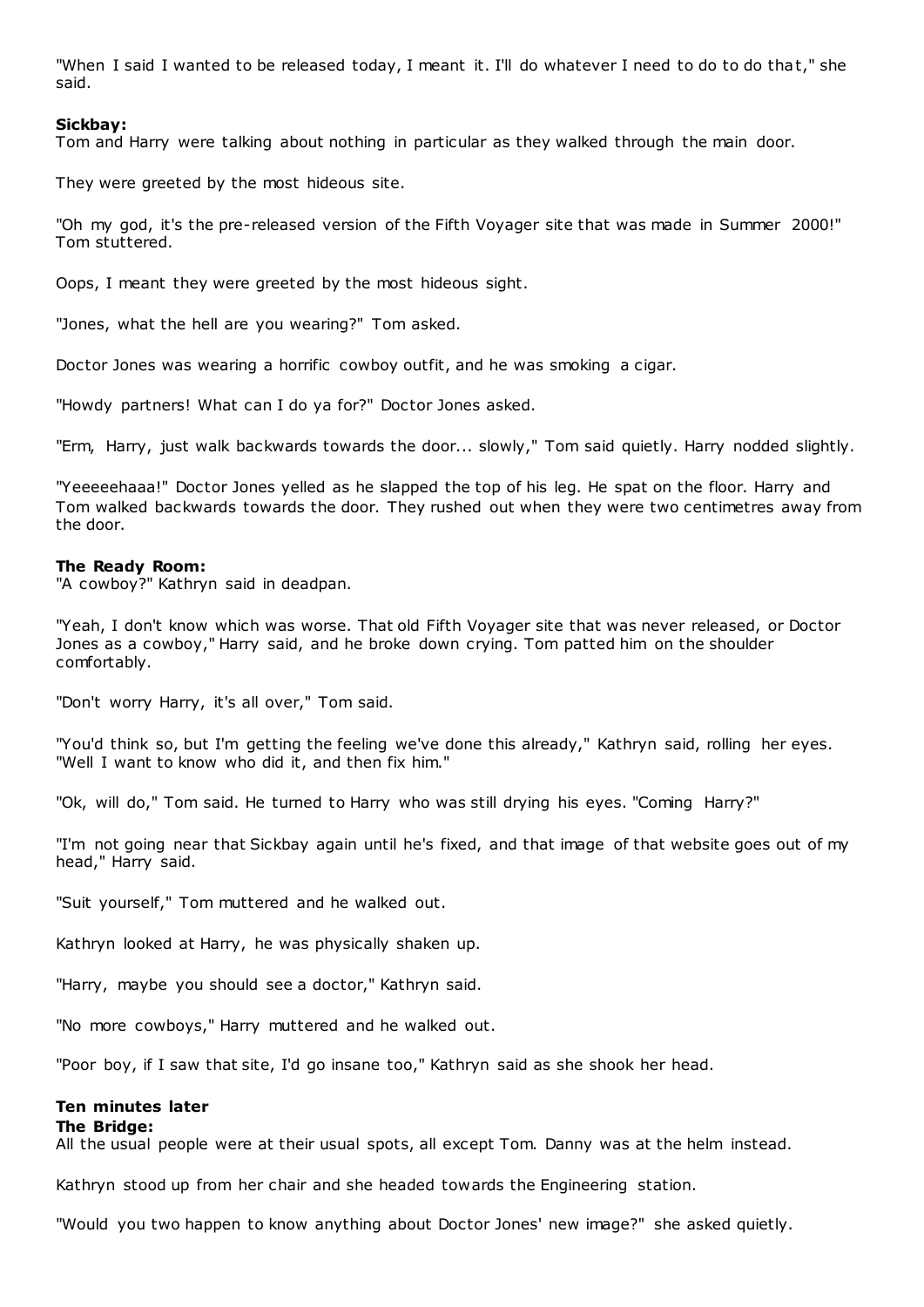James and Jessie looked up from the console, and they looked at each other briefly then back at Kathryn.

"What new image?" Jessie asked.

"Well Doctor Jones' program has been tampered with again. You wouldn't know anything about it then?" Kathryn asked.

"What is it this time?" James asked.

"A cowboy," Kathryn replied. Jessie and James burst out laughing.

"That's not really our style," Jessie managed to say.

"And also, who put that website on that computer in Sickbay?" Kathryn asked.

"Website?" James said questioningly.

"Oh forget it," Kathryn muttered.

"Toilet!" Duncan yelled all of a sudden. Everyone turned to look his way. He smiled like if he was proud of himself. As everyone stared at Duncan, Jessie and James turned to Danny. She grinned meekly and she turned back towards her console.

"Ok, what have you been teaching this kid?" Kathryn asked.

"It wasn't us, it was Danny," Jessie replied.

"Me? Innocent little me?" Danny said questioningly. Everyone turned her way and most of them gave her dirty looks.

"Innocent my ass," James groaned.

"That's not a very good example," Danny muttered.

"Ok, what else have you been teaching him?" Jessie asked.

"Erm, just a few innocent little words," Danny replied, and she laughed meekly.

"I hate to interrupt, but I am detecting a Federation signal," Tuvok said.

Kathryn walked back to the centre of the Bridge.

"It better not be another Enterprise E shuttle," Jessie muttered, and she shuddered.

"On the contrary, it belongs to Voyager," Tuvok said.

"But all of our shuttles have either been destroyed, or they're in the shuttlebay," Chakotay said.

"Or you've crashed them," James said.

"Hey, everyone's had their fair share of crashes," Chakotay said angrily. Everyone raised their eyebrows at the same time. Chakotay tried to ignore them all.

"Where is the shuttle?" Kathryn asked.

"It has just entered communications range," Tuvok replied.

"Hail it," Kathryn ordered.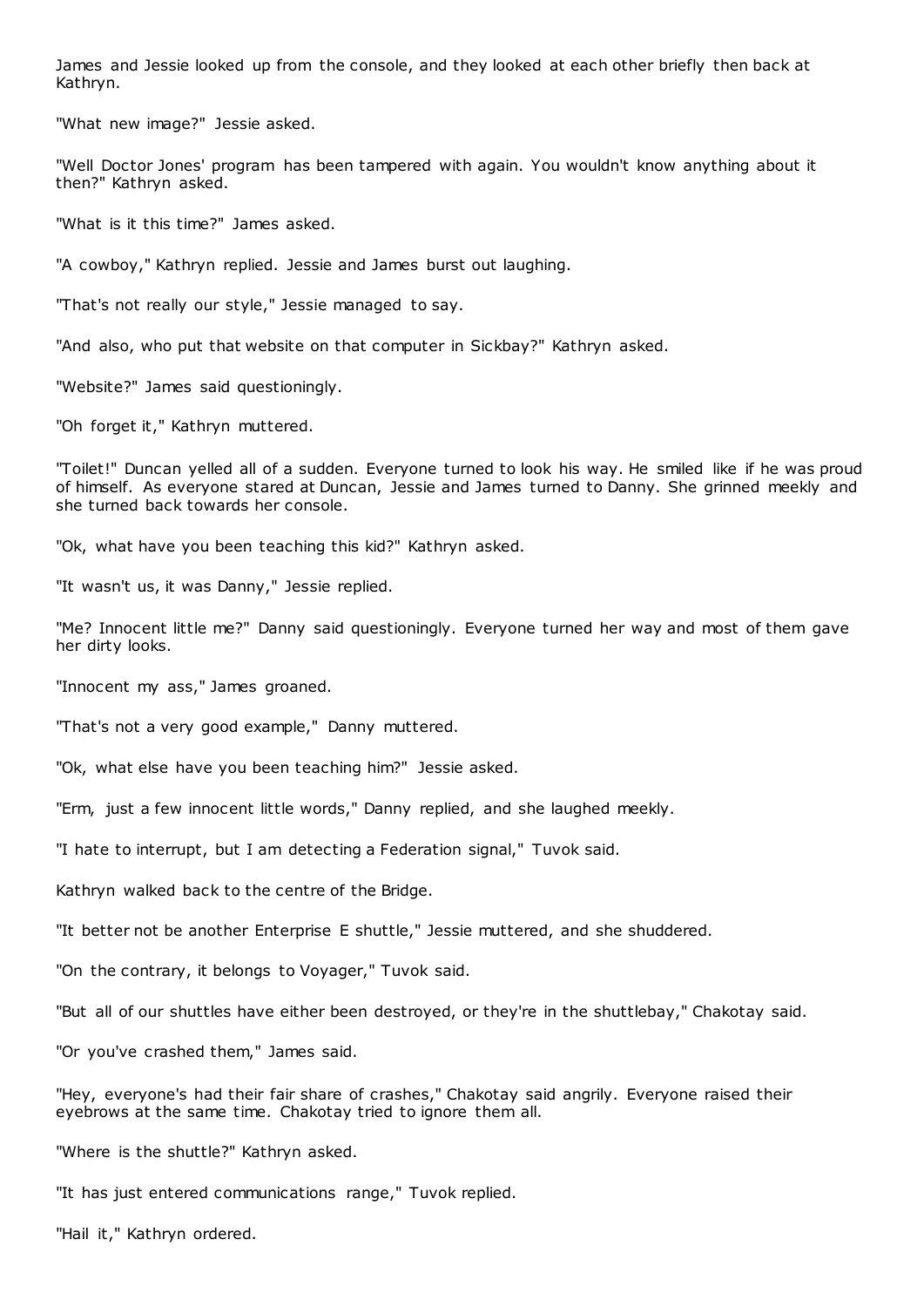"Aye Captain," Harry muttered. He worked at his station. "No response Captain," he said finally.

"Lifesigns?" Chakotay said questioningly.

"One," Harry replied.

"Captain, they're powering weapons," Tuvok said.

Kathryn rolled her eyes, "there's that deja vu feeling again." The ship shook violently as a blast hit the hull.

"Strange, we didn't receive any damage," Harry said.

"I have an explanation, Captain. That weapon that hit us weakened the strength of the shields. It should be easy for the other ship to lock a tractor beam on us," Tuvok said.

"But we've still got shields up, it shouldn't work at all," Kathryn said.

"Well it has," Tuvok said.

Kathryn threw her arms up, "oh of course it has! Reverse course."

"No effect," Danny said.

"Captain, the ship or shuttle is pulling us towards a large nebula. I'm getting some strange energy readings from it," Harry said.

"What kind of energy readings?" Kathryn asked.

"I don't know, I'll be able to give you more information when we get there," Harry replied.

"Harry, that's no good," Kathryn snapped.

"I'm sorry, but that's the best I can give you," Harry said.

In: "Paris to Bridge, I know who tampered with Doctor Jones' program."

"It's hardly our biggest problem now, but go ahead. Who was it?" Kathryn asked.

In: "Annika. She's escaped from the Holodeck."

Kathryn walked to her chair and peered over the console beside it, sporting the tightest frown Chakotay had seen. She nodded thoughtfully while the ship occasionally shuddered. "Strange. The date's right, but we seem to be stuck in some sort of timeloop."

"Again," Jessie remarked.

Kathryn's attention jerked to her briefly with some confusion. "I hope her master plan is to again give us the sniffles, cos I really can't be bothered with her."

Chakotay smirked. "Can you locate her?"

Harry worked at his station, and he shook his head. "No, she must've removed her commbadge," Harry replied.

"Captain, we've entered the nebula," Danny said.

"This is odd, I'm detecting a dimensional distortion," Tuvok said. Almost everyone looked his way.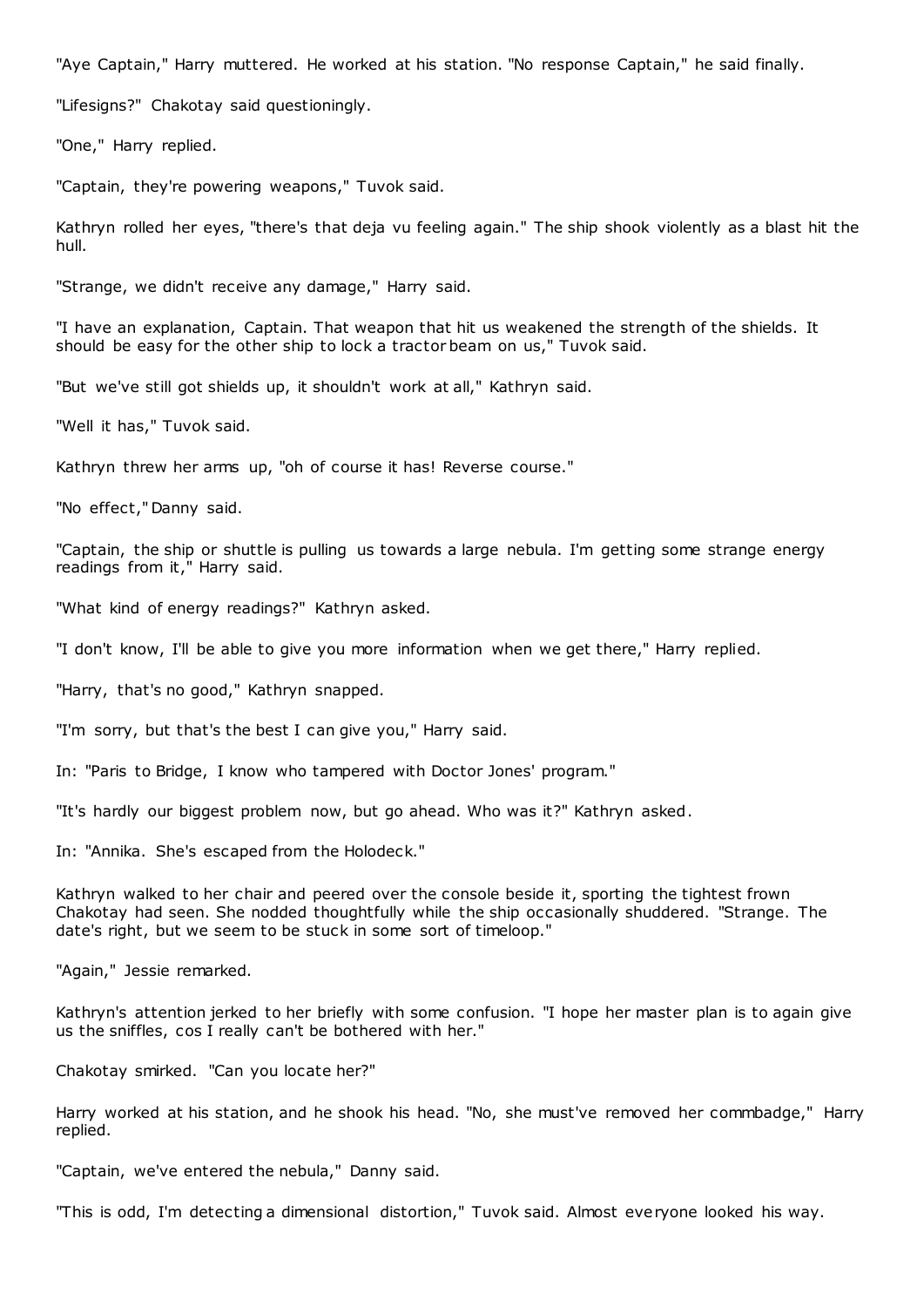"Hmm, that explains the odd energy readings," Harry muttered.

"According to the sensors, there are more than 300 dimensional distortions inside this very nebula," Tuvok said.

"How is that possible?" Chakotay asked.

"Something tells me that this place just looks like a nebula from a distance," Kathryn said.

"Well whatever it is, we have to be careful about where we fly. Some of these distortions are just a few kilometres apart," Harry said.

"We haven't got much a choice about where we fly, that ship is still..." Chakotay said.

"We do now, the ship's let us go," Harry said.

"Affirmative, Captain. The ship has gone deeper into the nebula," Tuvok said.

"Danny, full stop," Kathryn ordered.

Danny nodded her head and she typed in the necessary commands.

"I don't understand, why did that ship bring us here?" Chakotay asked.

"Something tells me that we're going to find out pretty soon," Kathryn replied.

### **Meanwhile**

### **The Z5:**

The Bridge crew were sitting in their usual spots, not doing much.

"How come Voyager gets to have all the fun?" Scot moaned.

"Well the real question is, can we please stop calling this fleet the Dellia? It's hard enough being taken seriously as it is," Lilly asked.

"Yeah, okay," everyone muttered. Suddenly a bright flash of light enveloped the entire ship.

"What was that?" Scot asked.

Lilly covered her face with her hand. "It was really that simple? Of course." Her eyes narrowed suspiciously. "A little test. Computer, state the designation of this ship."

"The Lillyia Z5 point one..." the computer started to reply.

Dave suddenly looked very flustered. "Ah that's enough, we get the picture, we don't need the whole registry." Lilly glared at him. "Um, should we go and help Voyager?"

"Carly, take us in," Lilly said tiredly.

"Sure. Can I test this program that helps me fly two ships at the same time?" Carly giggled.

At the far right of the bridge, Stevé looked on nervously. He made a little uhh to get attention.

"What is it Steve?" Scot asked.

Lilly winced, "oh god, yes you can Carly. Faster."

Despite the interruption she still heard the expected, "Stevaaay," whine.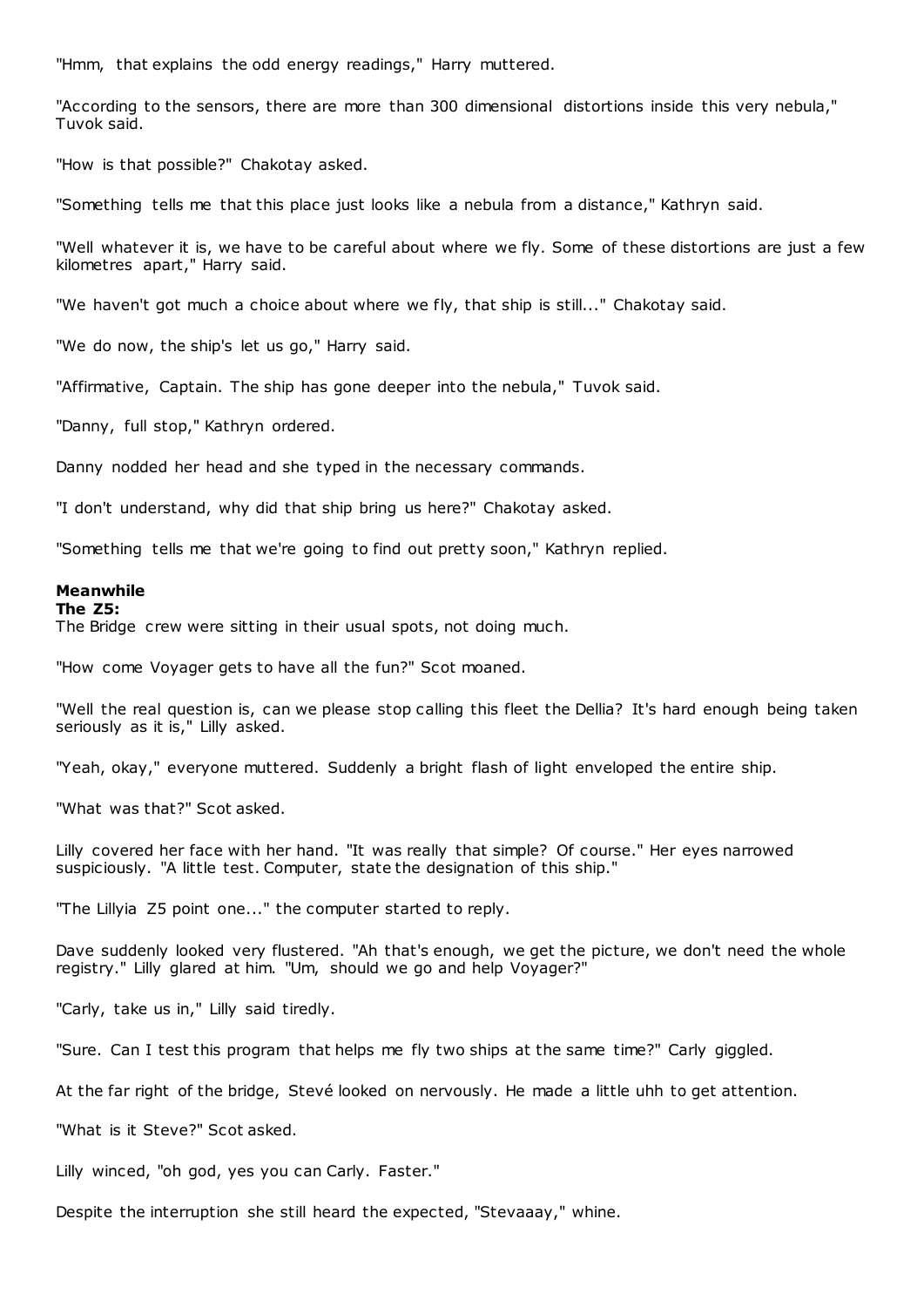### **Voyager:**

The entire bridge crew looked on tensely at the viewscreen, the focus of it being the closing in very Voyager looking ship.

"If the first words out of their mouth are *prepare for*, that's the cue for the photon torpedoes," Kathryn whispered to Tuvok beside her at his station. He firmly nodded.

Harry cringed in anticipation, "its readings are different. It's not them, but it's not us. It's... hailing."

Kathryn waved her hand in front of her face casually. "Whatever."

The viewscreen changed to show their own bridge, but the only familiar faces were Chakotay and Annika.

"Ugh, keep your finger on the fire button," Kathryn said in disgust.

The second Chakotay cleared his throat, "um, I'm Captain Chakotay of the USS Voyager."

"Aaw how cute," Kathryn said in a sickly sweet voice. The regular Chakotay merely shook his head as if he were used to it. "Listen, let the not evil and dumb versions of Voyager handle this dimension door situation. You sit there and try not to dye your hair or kidnap people. Okay?"

The other Chakotay and Annika glanced at one another briefly. "I told you," he said to her.

Annika nodded, smiling sympathetically. Everyone else shuddered on both bridges. She pointed her usual firm stare down at the bridge. "This one seems like a very inaccurate copy of our past selves. Probably still stuck in the Delta Quadrant too."

Kathryn held her tongue for the moment. "Did you actually want something, or did you just call to stare at us?"

Annika smirked. Chakotay 2 meanwhile straightened up, "we were pulled into this anomaly by a shuttle that matched its dimensional readings with yours. I have a feeling we were off a tad."

"Seems so, as the same happened to us," Chakotay said.

"So you're not Seventh Voyager?" Tom asked.

"Of course not. We'd obviously be First," Annika said smugly.

Chakotay 2 glanced between them, "why not, it's your name." Annika shrugged it off.

Kathryn shuddered briefly. "Fine, for simplicity sake you're First Voyager, while we're what Seventh called us, Fifth. Now, First Chakotay..."

"Captain," Chakotay 2 corrected her.

Kathryn snorted briefly, "okay, I have my humour you limit and we're way passed it. I assume you've tried to get out of this anomaly like we have and failed. I suggest we team up..."

"I don't think so," Seven said, her eyes piercing holes at her. Kathryn did so back. "If I'm correct, I've heard of you and your reputation. We'd be tainting ours if we colluded with you." She gestured to the side, turning the viewscreen off.

Kathryn smiled darkly in Chakotay's direction, "oh, two Seven's to die in this one. What luck."

"May I suggest first, Captain," Tuvok said. Kathryn sighed and turned to him. "We find the shuttle that brought us here. It may be our only way back."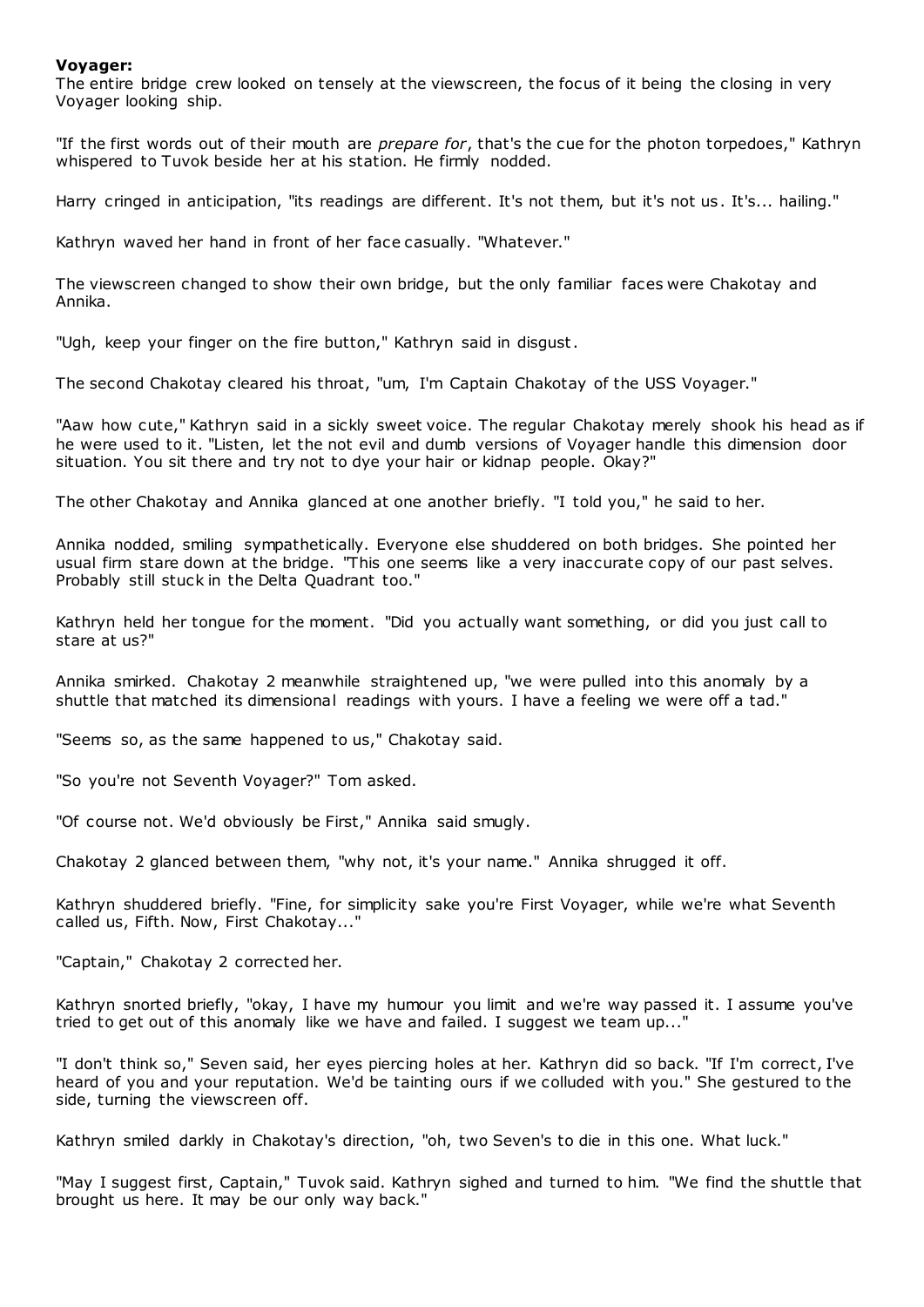Another Voyager rematerialised beside the other one turning to leave. They just missed one another by a smidgen.

"I have a feeling that might be a little bit of a challenge," Harry commented.

James and Jessie headed away from Danny's Quarters after leaving Duncan there. They both had worried looks on their faces.

"Do you think that Danny babysitting Duncan is a good idea?" James asked.

"No, but it's either that or continue bringing him to our duty shifts," Jessie replied.

"Yeah, good point," James said.

They reached the crossroads of the corridor, and they nearly bumped into Lena.

"Hey guys, I was hoping to run into you," Lena said.

"Why's that?" Jessie asked. She eyed the girl's usually orange but now black hair. "You keep doing that and it'll fall out, you know."

Lena looked confused, then down at the floor as if she dropped something.

"She meant your hair," James said.

"Oh," Lena murmured. She pretended to pick something up with one hand, then shimmied it around to her back pocket as she got back up. "I thought you were talking about this thingy I found. It's very, um, oogie."

"Very what?" Jessie sniggered.

Lena tried to hide her impatience. "You know, creepy and icky. You wanna help me with it?"

"That sounds so tempting, but icky is not my department," Jessie laughed as she began to walk around her.

"But," Lena protested, stepping to the side to get in her way. "It's clearly supernaturally, you two do that stuff right."

James stepped a little closer to the two of them. He missed her coy sly as the thumb behind her back slid to a device in her pocket. "Maybe we should start again, and..."

She pressed it, instantly making all three of them transport away.

### **The Bridge:**

"Captain, I've just detected transporter activity," Tuvok said.

"Where?" Kathryn asked.

"Deck Four, I detected three but only two that I could identify. Ensign Stuart and Crewman Rex," Tuvok replied.

"Where did they beam to?" Chakotay asked.

"I have no idea, Commander. There is nowhere they could've beamed to other than some other part of the ship," Tuvok said. "The other Voyagers currently have their shields up."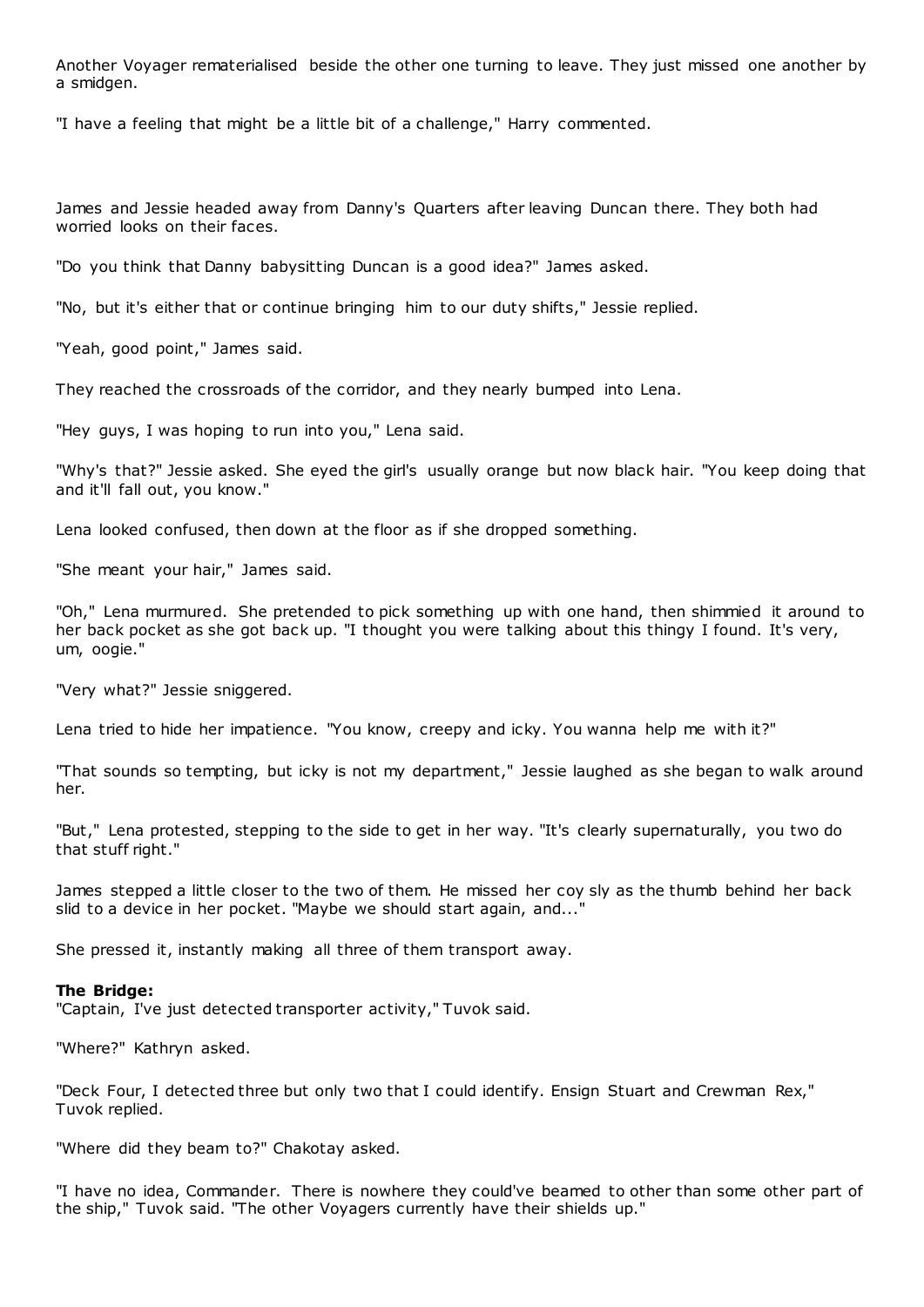"But they haven't?" Chakotay said questioningly.

"No, Commander," Tuvok replied.

"So where the hell have they gone?" Kathryn asked.

## **The Delta Flyer look alike ship:**

Seventh Lena was inside the main room sitting at the helm. The alien she beamed into space earlier was somehow alive and he was standing nearby a station.

"Did you get him?" he asked.

Seventh Lena rolled her eyes, "duh. Two for the price of one too."

"Good, then the fun can begin," the alien said.

"Yeah well, the red ship's only just come in. You'll have to wait until I've made the delivery," Lena said.

"Don't tell me something I don't already know!" the alien screeched.

Lena rolled her eyes. "Calm down, if you keep up that attitude I'm beaming that body back into space."

The alien sighed. "Ok, fine, where did you put our guests?"

"Well obviously that cage thing downstairs," Lena replied. "I had to be real quick with my one liner while I locked them in. Nailed it of course."

The alien ground his teeth for a little while. "What cage thing?"

"I can't be arsed to tell you, the ships not that big, it won't take long for you to find it," Lena replied.

The alien grumbled to himself.

### **Meanwhile, back on Voyager:**

Tuvok and the cowboy, or sorry Doctor Jones, were standing around a biobed as Kathryn and Chakotay walked in. They walked straight over towards Tuvok and Doctor Jones.

"What is it, Commander?" Kathryn asked Tuvok.

"See for yourself, Captain," Tuvok said, and he looked back down at a nearby biobed.

The command pair followed his glance, neither were surprised to see it occupied. Chakotay was a little surprised it was a red shirt still breathing. Their only injury seemed to be a little bump on their head.

"Hmm, no rewards to anyone who can guess who did this," Kathryn said.

Tuvok raised his eyebrow. "Indeed," he said.

"Yes indeedy little lady," Doctor Jones said, he clicked his tongue and he winked at Kathryn.

"Can't you fix him?" Kathryn asked angrily.

"No, Annika has put a password on his program. I can't get access to it," Tuvok replied.

Kathryn groaned to herself, "and of course, someone's kidnapped the only one who can change a bloody password."

Suddenly an evil laugh came over the intercom.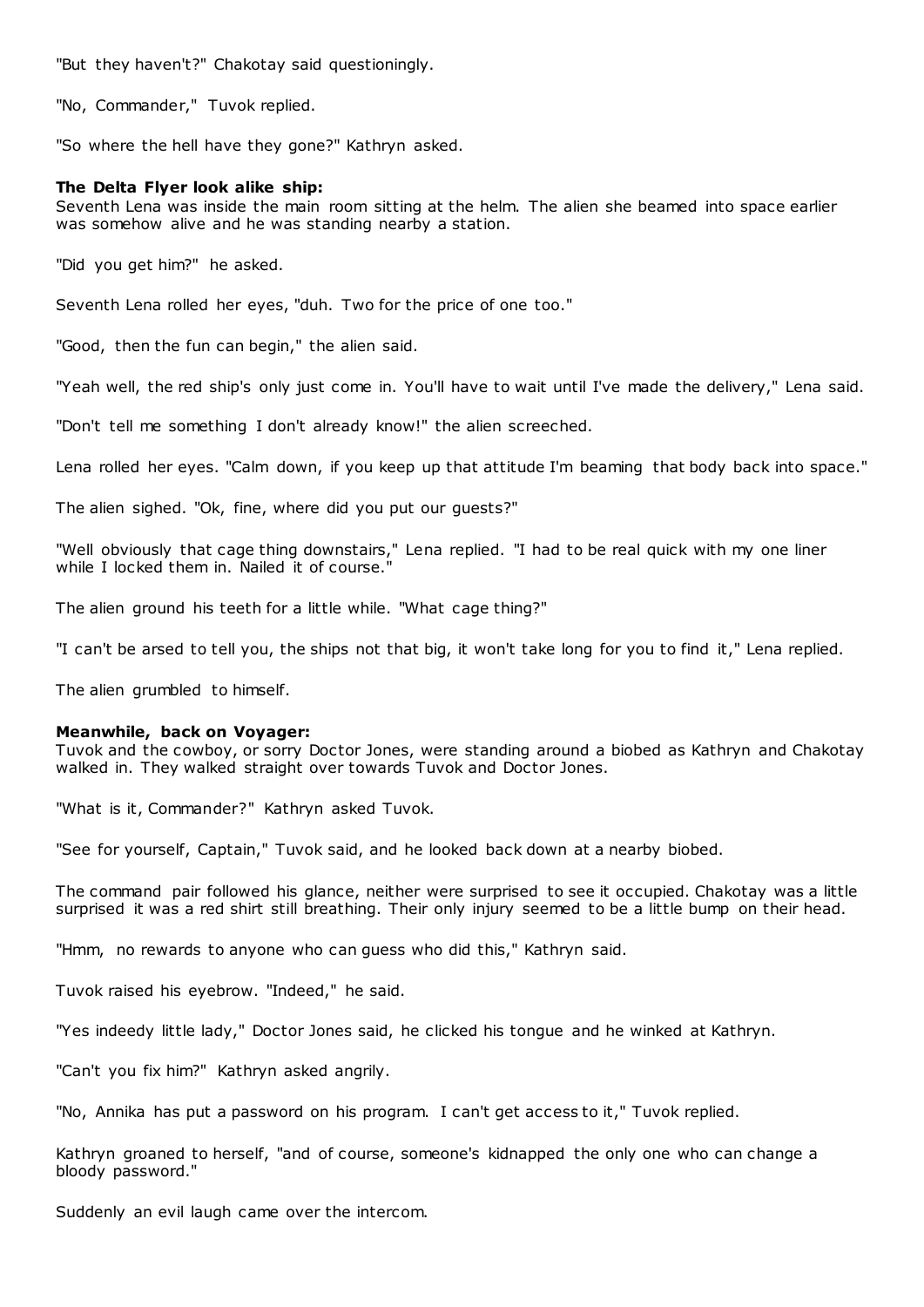In: "Hello Voyager crew. I'll keep this brief, I know what you've done this season. That's all Voyager, see you soon."

"That is just so corny," Chakotay muttered.

"I'll send more security teams to look for her," Tuvok said.

"Why don't you send them all?" Chakotay asked.

"I have two teams investigating the kidnapping of our two crewmembers," Tuvok replied.

Kathryn nodded, "yes I'm sure they'll crack it in no time." Tuvok raised another eyebrow, Chakotay smirked briefly. "In the meantime get somebody with medical expertise in here that doesn't look like a drunk cosplayer."

"Will do... hey will you stop spitting on our carpets!" Chakotay yelled in the Doctor's direction.

Doctor Jones smiled at Chakotay. "Ok partner, you don't happen to have a spit bucket I can do it in instead?"

"No, and you shouldn't be able to spit. You're a hologram," Chakotay replied.

"Whatever you say, partner," Doctor Jones said.

"I think we should leave," Kathryn said quietly.

"Yeah," Chakotay muttered. He and Kathryn rushed out of Sickbay.

Doctor Jones looked at the body on the biobed. "My little lady, you look mighty sick there. Is there anything old Jonesy can do for ya?" he said. Obviously he didn't get a reply.

### **First Voyager:**

Chakotay and Seven were talking on the Bridge, while all the unknown crewmembers were working. One console blew up, killing the crewmember working there. Somebody picked him up and dumped him on the huge pile of dead crewmembers.

"If we add their names to the new intro credits, then they won't die as much," Chakotay said.

"Maybe, but they might end up stealing my screen time," Seven said.

"Oh my god, we can't have that! I'd lose my screen time as well," Chakotay said.

A crewmember walked up to Seven and Chakotay. "Er, Captain, the pile's starting to hit the ceiling."

"We're running out of room, there's nowhere we can put them," Chakotay said.

"I know, lets put them on that Voyager that insulted me," Seven said.

"Great idea, honeymuffin. They're not really that important," Chakotay said.

"Thanks honeycakes," Seven said.

The crewmember rolled her eyes in disgust. "C/7 really makes me puke," she said. A console blew up next to her and she was killed instantly.

### **Fifth Voyager:**

A few crewmembers had decided to hang around the large windowed corridor to watch the getting increasingly crowded with Voyagers view outside.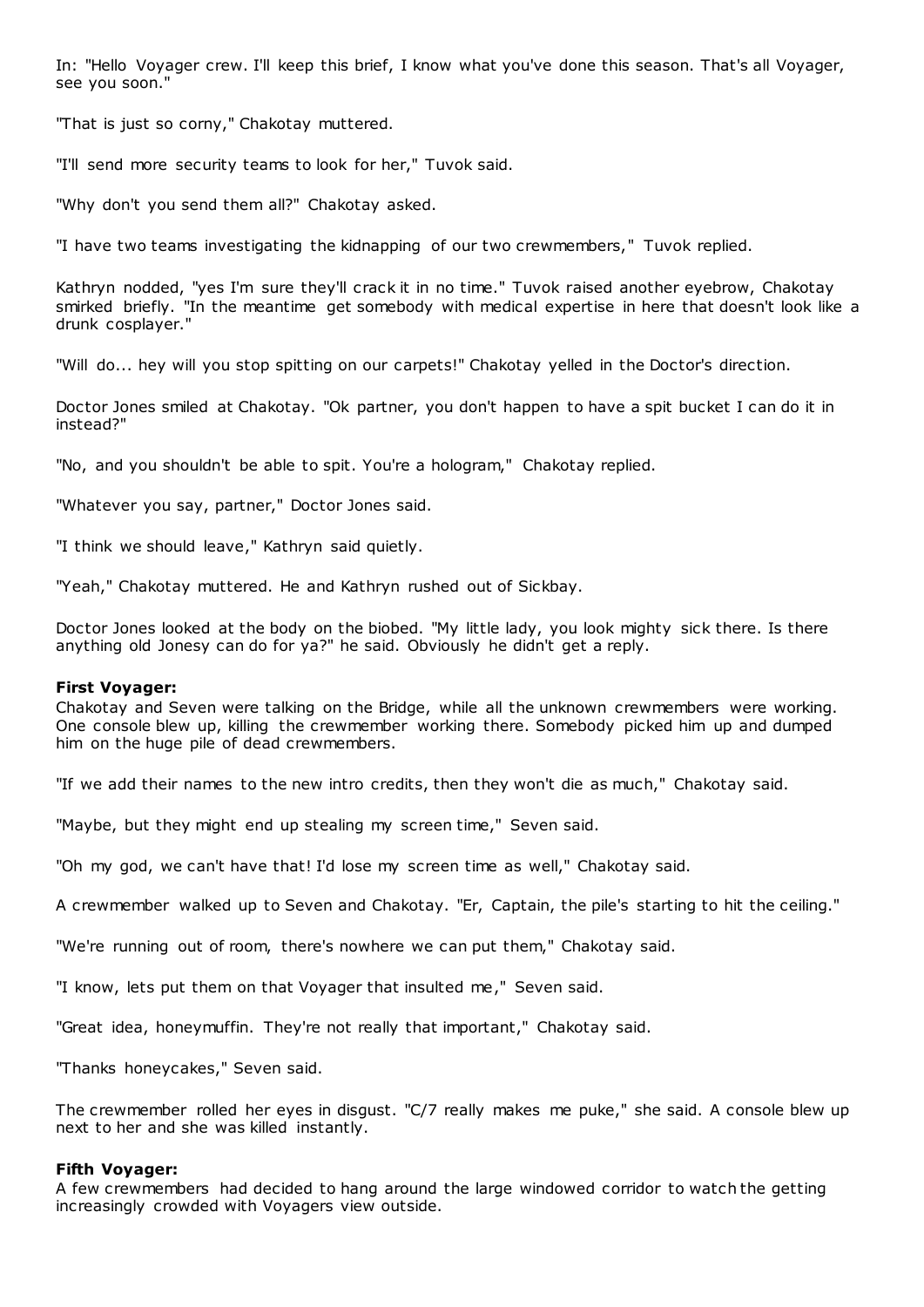Tani had arrived a little too late to do the same, she tried her best to jump a few times or stand on her toes to see, failing.

She walked off in a huff into the empty turbolift. As soon as the door closed the lights went out and it became eerily quiet for a moment.

The comm beeped, then she heard a man's croaky voice, "remember me?"

"Er, who's there?" Tani asked.

In: "I got ya number!"

Tani's eyes darted around frantically, her breathing started to get ragged.

In: "I'm back to haunt you!"

"Oh no no no no," Tani stammered, louder with each no. "Not the banned lyrics, you can't use that song anymore."

The intercom voice sounded very put out, it also started to sound a lot more feminine than before. "But no other song fits what I'm trying to do here."

Tani groaned and rolled her eyes. "Well I'm sorry!" she snapped sarcastically.

In: "I know what you've done this season."

"Good for you, so do I and since it was the holidays for most of it, it was mostly feeling sorry for myself and pigging out," Tani said. Her eyes narrowed suspiciously, "wait a minute. Is that Annika?"

In: "I didn't mean season as in winter, I meant this season as in Two," Annika's voice groaned.

"Yeah well it's not exactly a secret," Tani said.

Annika's voice chuckled deviously over the comm. It made Tani a little nervous. "Oh? I'm sure a lot of people don't know what you did in Episode Two Point Zero Two."

Tani thought about it for a moment, then she turned very pale. "Ohno, not the Love Spell."

In: "Oh yes. I know that a lot of people would love to know what you were doing when that happened."

Tani smiled smugly. "Ha nice try. I lost the contest and went home alone. You've got nothing."

In: "Then this Holodeck program entitled Tani's True Love isn't yours. Shall I make it public? Mr Paris is looking for new novels to share."

"Noooo!" Tani screeched. Annika's laughter creeped her out further, as well as some scraping sounds above her. "What do you want?" she tried to sound calm.

In: "I'm a little stuck on who to get next, so you'll play a game with me or face humiliation." She seemed to wait for an answer, Tani looked around instead. "Okay. The object of your rejection or the annoying ex Borg who punched me."

"Um," Tani murmured, confused. "I assume the second one means Lena. Not that it matters, I won't pic ..."

In: "Brrrrrr, wrong!"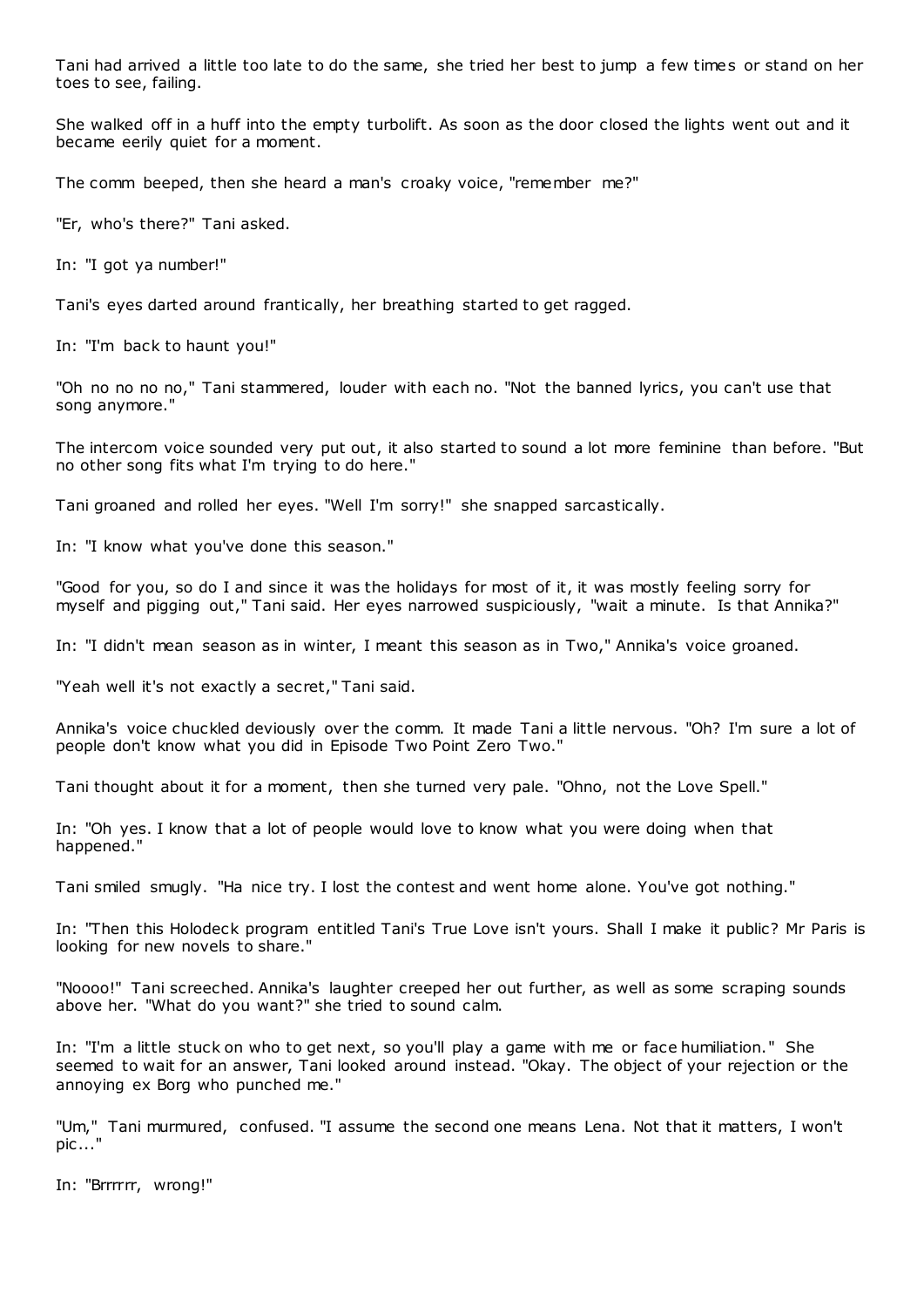Tani heard the hatch above her click. She jumped back in time to avoid Annika falling on top of her. Annoyed, Annika got up, pretending that she had landed gracefully.

"The answer was your not lover boy," she cackled.

Tani frowned, "but I thought you wanted me to pick between the two..." Before she could finish Annika brandished a knife, only to bop the handle of it over Tani's head hard enough to daze her to her knees.

"Trick question, both answers were the same person. That'll teach you, you little snot. Enjoy your last moments," Annika giggled. She turned to run, forgetting the power was out and slammed into the door. Instead she went back the way she came, leaving Tani bemused and with a headache.

### **The Delta Flyer look alike ship:**

Seventh Lena jogged down the few steps to the lower floor, tossing a hypospray from one hand to another, grinning ear to ear. That was wiped off immediately when she noticed the cage open, empty with a few broken bars.

"What the...?" she mused aloud, eyeing up the stairs where she came from and back.

What she didn't realise was that she wasn't really alone. Someone could hear everything she was mumbling to herself from the safety of the biobed unit secure in the wall. The other from inside one of the maintenance shafts, linking to the front room.

Eventually she tottered off back up the steps to go back.

Inside the biobed unit, Jessie waited until the coast was definitely clear. She gave her commbadge a little tap. "She's coming back."

Meanwhile James winced slightly before tapping his own, his other hand pressed against the exit to the junction. "Yeah, she's not on her own."

#### **Meanwhile in the shuttle's cockpit:**

"Mwahahahaha, now for the moment of truth," the alien sniggered.

Seventh Lena stared into his back in disgust, shaking her head. "You're just eating a damn yoghurt, no need to go all evil about it."

"I am evil, I can be evil about anything I want. Puny human," the alien said, and he started laughing evilly again.

Seventh Lena rolled her eyes. "You used to be human. Now you're an even punier alien."

The alien thought about that for a moment, then he grew angry and swung his chair around to face her, holding a yoghurt pot. "How dare you insult my intelligence. Anyway, after I've eaten my yoghurt I'll do something truly evil." He snickered to himself all while putting a spoonful of brown goop into his mouth.

"Do it soon, our lab rats have gone walk abouts," Seventh Lena said.

"This better work then," the alien muttered. He turned his back on her again, "you're useless to me as you are."

"You'd know," Seventh Lena commented while turning to leave.

The alien got back to his yoghurt... er I mean evil deeds.

### **Voyager's Sickbay:**

Kathryn came in, and she immediately groaned.

"What is he doing?" Kathryn asked.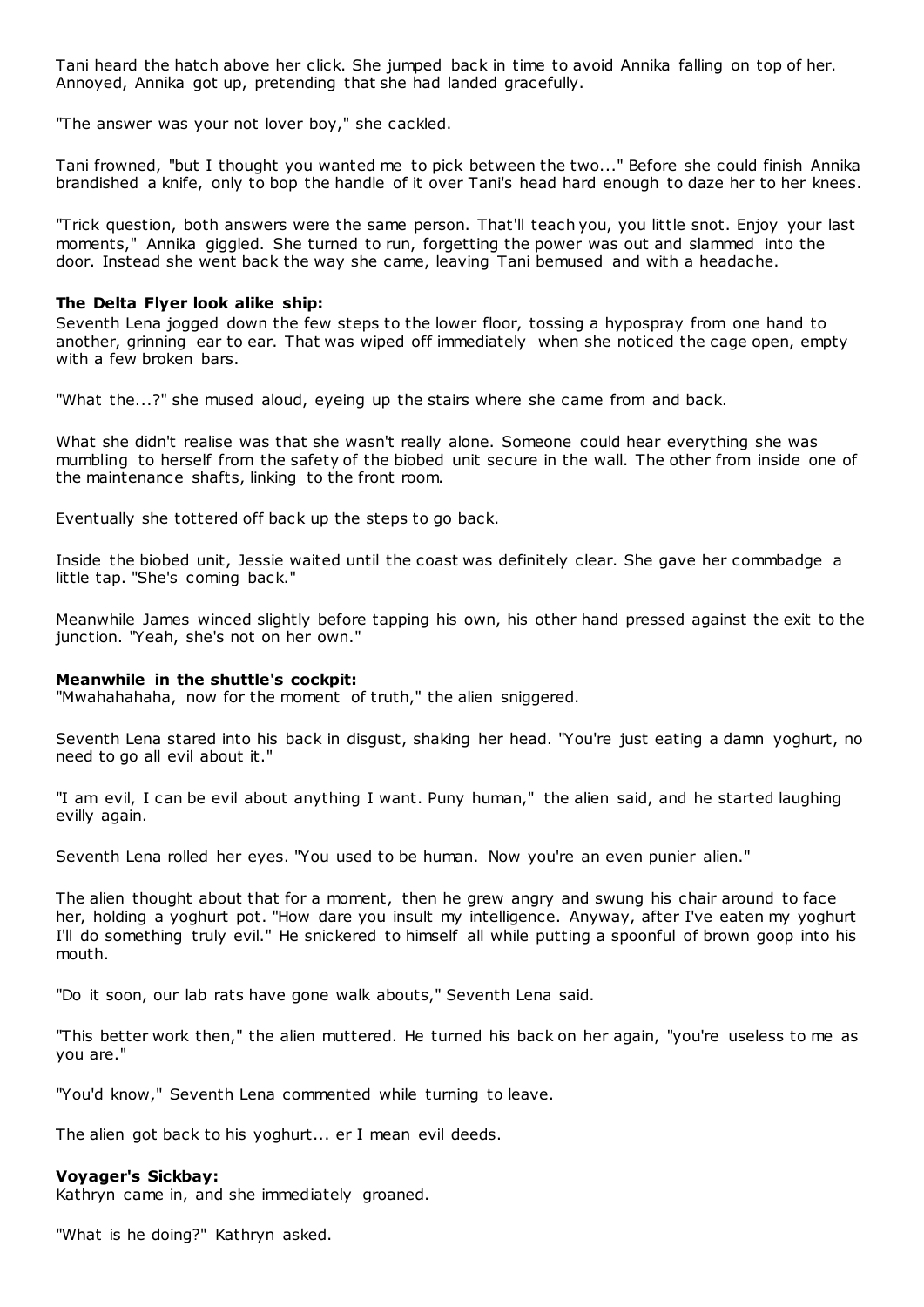"You don't want to know," Tom sniggered.

"I think he thinks the biobed is a horse," Lee said and he burst out laughing.

Doctor Jones was sitting on the primary biobed. It did actually look like he was sitting on it like if it was a horse. "Yeeeeehaaa!" he yelled.

"Can't we deactivate him?" Kathryn muttered.

"Do you think we haven't tried?" Tom said questioningly.

"Okay, forget I said it. What is it this time?" Kathryn asked.

Tom pointed to the row of three biobeds at the side wall. Kathryn turned, immediately noticing number of crewmembers sitting or lying on them, some sharing, with bruises, cuts and or lumps on their heads.

"Tani's the only one who remained conscious after the attack, and remembers what happened," Tom said. Tani took that as a cue to step away from the biobed and walk over.

"Well?" Kathryn said impatiently.

Tani sighed back. "Annika calls you, tries to blackmail you into playing a game that's rigged. Then she attacks."

Kathryn eyed all the over victims quizzically. "I don't see a pattern here."

"I don't think there is any. I think she was waiting for anybody to come in, Tani said.

Tom chuckled quietly, "well she is in the loony bin for a reason."

"Yeah well, I heard that she was fit to be released tomorrow. In other words, she should have been cured," Tani said.

"To be fair she isn't killing anyone," Tom commented.

Kathryn clenched her fists by her side. "She's right though. Why was the Doctor going to release her when she's clearly still unwell?"

"Only Doctor Jones can answer that. But he's a bit preoccupied at the moment," Tom said.

Doctor Jones got off the 'horse' and he walked over to Tani. He put his arm around her. She had the most disgusted look on her face as she tried to get away.

"You're a very preeety damsel in distress. I'll be your hero if you want me to," Doctor Jones said.

"Ugh, I'm going to be sick," Tani muttered, and she managed to get away from him.

"Look, I've got an idea," Tom said.

"Good," Kathryn muttered.

"Hey, there's a really good, erm, salon nearby. Do you want me to take you there?" Tom asked.

"Yeah, partner. Just show me where to go and you can be my drinkin' partner," Doctor Jones said, and he spat on the floor again.

"Erm, yeah. Lets go," Tom said. He walked away, Doctor Jones followed him into the office.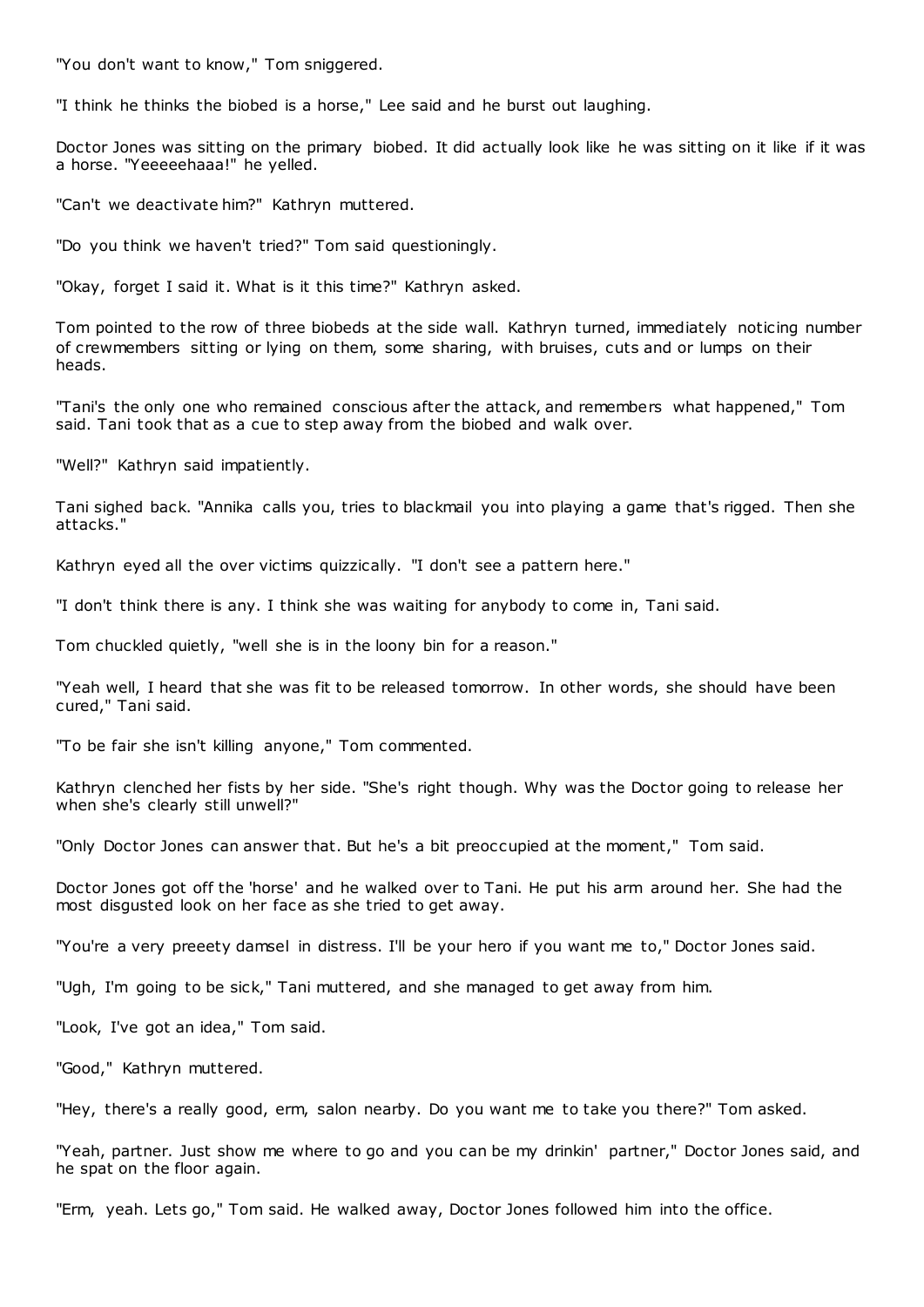Kathryn turned to leave as well while tapping her commbadge. "Janeway to Tuvok. You might want to switch around your security teams. I know what Annika's up to."

In: "Acknowledged."

### **The Delta Flyer Knockoff:**

The alien paced the length of the cockpit, huffing and sighing melodramatically. A few minutes of that later he took off, stomping towards the steps leading to the backroom.

The small jeffries tube like shaft door at the back of the room opened slowly. James peered out to make sure the coast was clear. Since it was he made his way straight to the helm.

#### **Voyager's Bridge:**

"Captain, I'm detecting some transporter activity," Harry said.

"How's that possible, our shields are up?" Kathryn asked.

"Not anymore, they've just disappeared," Tuvok replied.

"How?" Chakotay asked.

"I think it was *First* Voyager who's responsible. Lots of dead crewmembers have been beamed to our morgue," Harry replied.

"Why on earth would they do that?" Kathryn asked. Nobody had an answer to that question.

"Captain, one of the recent arrivals is heading straight for us," Tuvok said.

"Oh great, what is it this time?" Kathryn groaned.

"We're being hailed," Tuvok said.

"On screen," Kathryn said reluctantly.

The viewscreen came on, and everyone groaned at the same time. Instead of the usual Voyager crew, this Voyager's bridge were manned by what looked like kids.

"I'm Captain Ash Ketchum, the world's best Captaining master. I challenge you to a match," the youngest announced boastfully.

"I wish you would stop doing that, Ash," an older boy, currently squinting, said tiredly.

"Brock!" the boy whined. "Don't they want to battle me?"

The young girl smacked Ash with her mallet. "First Officer Misty, the world's greatest Water Pokémon trainer here."

"Great, would someone care to explain how these annoying kids got in charge of a Voyager," Kathryn said as she looked around the Bridge.

For some reason everyone looked at Tom as if he were to blame. He stared back at a few others with offense.

"Perhaps the dimensional portal they entered through in their universe was unstable, and..." Tuvok tried to explain.

More kids entered the picture, mostly girls, shoving the Misty girl out of the way. They grouped around Ash to seemingly protect them. Tom assumed he saw one of them sneakily pinch his bum, making him jump.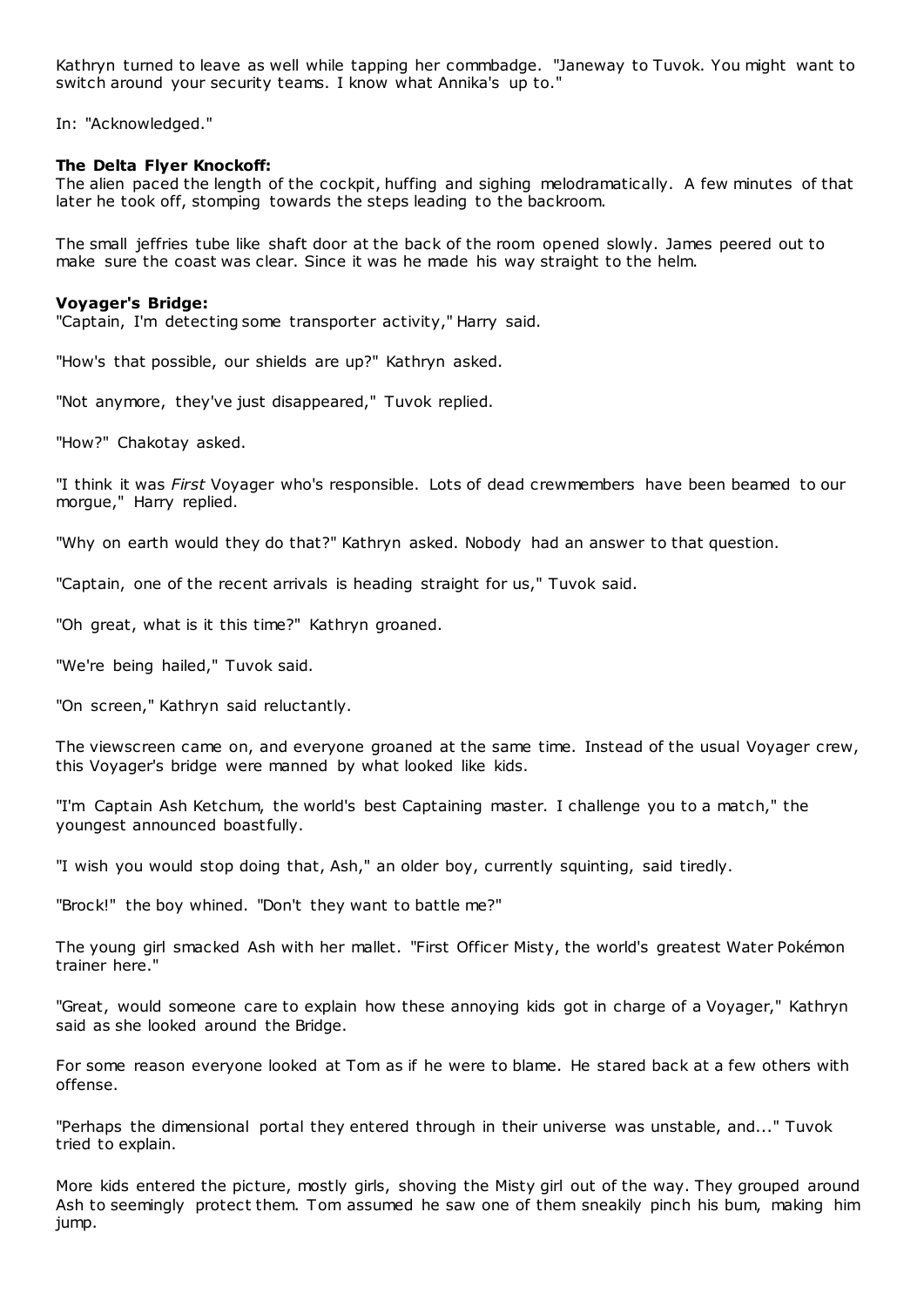Tuvok could not finish after seeing that. Kathryn shook her head, "unstable, we can agree on that. Can someone shut that thing off before I get a headache."

"Hang on a second, maybe these guys can help us with our multiple Voyagers problem," Tom said.

"You mean they can annoy their crew to death?" Kathryn said hopefully.

"No, but that can be backup if my plan doesn't work. All we have to do is.." Tom said, the rest was unheard whispers.

Harry looked around all confused. "What do I tell the other two dozen Voyagers now hailing us?"

Kathryn imagined drinking a few cups of coffee while ear pulling a few people. It kept her calm for a long five seconds.

### **The Lillyia Z5:**

Most of the bridge looked a little dizzy and cross eyed at the many Voyagers on their screen. Lilly was getting more impatient with every new arrival.

"Come on, it can't be that hard to find them. We have their dimensional frequency," she groaned.

Carly pouted to herself. "It's not finding them that's the problem. It's getting to them. The Z5 is too big to squeeze through this clutter."

Scot smiled deviously. To Lilly it looked like a smug smirk so she opted to ignore it. At least until he spoke. "Oh but I know what isn't."

Lilly growled without giving him even a first glance. "Unless you're volunteering to go outside and *swim* to them, shut your hole."

Scot huffed in offense at the same time the doors behind them opened. Lilly glanced around to see Emma casually walk over to an empty station, mumbling to herself.

"Where have you been?" Scot asked.

Emma's resulting glare melted him on the spot. "Oh nothing big, just fending off someone getting real handsy."

Lilly sat forward, eyeing her curiously. "Wait, Voyager reported Annika was on the loose. You don't mean..."

Emma shuddered, "eew no. Lena came at me, waving a hypospray. I figured she needed some help, so I..."

Scot cringed, in fact most of the bridge did. Lilly unintentionally came to the rescue, "Lena? But all the Voyagers nearby had their shields up. And why would she do something like that?"

A few consoles bleeped louder than usual. "There's another ship approaching our Voyager. It's not a Voyager either," Stevé reported.

## **Voyager:**

"Captain, that shuttle has come back," Harry said.

"It has? I wonder why," Kathryn said.

"We're getting transporter activity on Deck Three," Tuvok said.

In: "Stuart to Bridge."

Kathryn tapped her commbadge. "James? What the hell is going on?"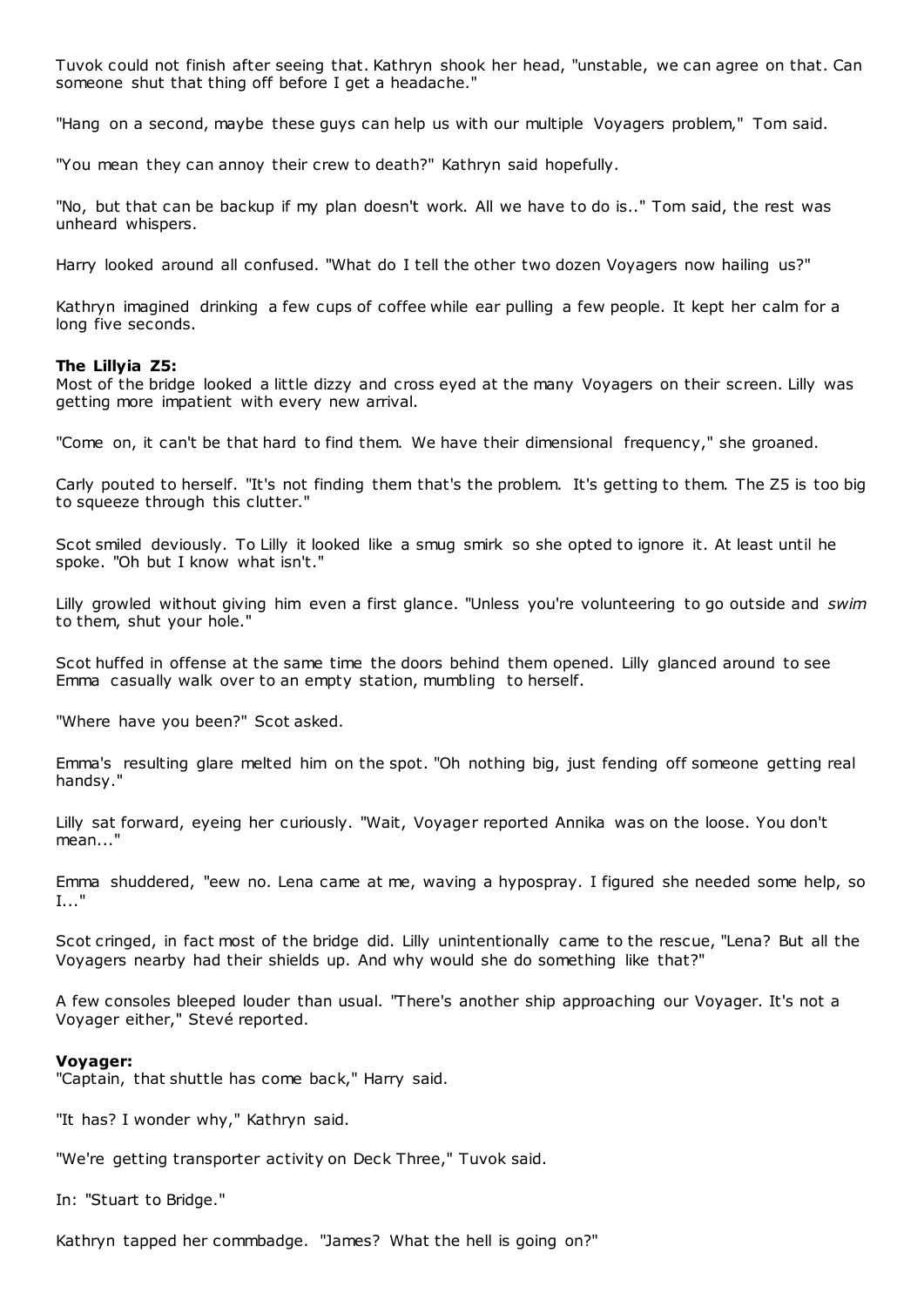In: "Erm, I'm not exactly sure, but I know one thing. Damien's back."

Dramatic music started playing as the camera did a close up of Kathryn's shocked face. The camera went too close to Kathryn and it knocked her out cold.

"I hate it when it does that," Chakotay sighed.

"Perhaps I should put a tractor beam on that shuttle when it is in range" Tuvok said.

"Please do," Chakotay muttered.

#### **The shuttle:**

The alien walked into the control room, still eating his yoghurt. He nearly choked on it when he saw an amusing site.

"Bwahaha, is that the old Pokémon website that the writers had? It's so pathetic it's amusing," he laughed.

Ooops, I made that stupid mistake again. I meant he saw an amusing sight.

"What happened to you?" the alien sniggered.

Seventh Lena glared at him from one of the consoles, sporting a brand new black eye and ruffled hair. "I fell, what's it to you. Now just help me out here."

"All in good time," the alien said. He continued eating his yogurt.

"A good time would be now, our prisoners have escaped and they've locked us in a course for Fifth," Seventh Lena snarled.

The alien shrugged casually. "We can make this work."

"How?" Seventh Lena groaned. "Instead I think we should go to plan B," Lena said.

"Plan B, what's that?" the alien sounded insulted.

"My plan, it's better than yours," Seventh Lena replied.

The alien laughed mockingly, "oh I'm sure it is in your dense head. Lets hear it."

"I don't have time to tell you, there's the Lillyia F9..." Seventh Lena replied.

"How do you know the original name of the ships? You've never met them before," the alien said.

"Well they have got that writing on the side of it saying the name of them," Seventh Lena said.

"How do you know that?" the alien asked.

"Because you yogurt eating fool, the fleet is right next to us, that's what I said in the first place," Seventh Lena replied.

The alien looked out of the window. Indeed the smaller and older member of the Lillyia fleet had arrived in all its red glory.

"Oh, I knew that," the alien chuckled nervously.

#### **Voyager Conference Room:**

Kathryn with a bump on her head, Chakotay, Jessie, James, and Lena were standing nearby the window discussing the situation.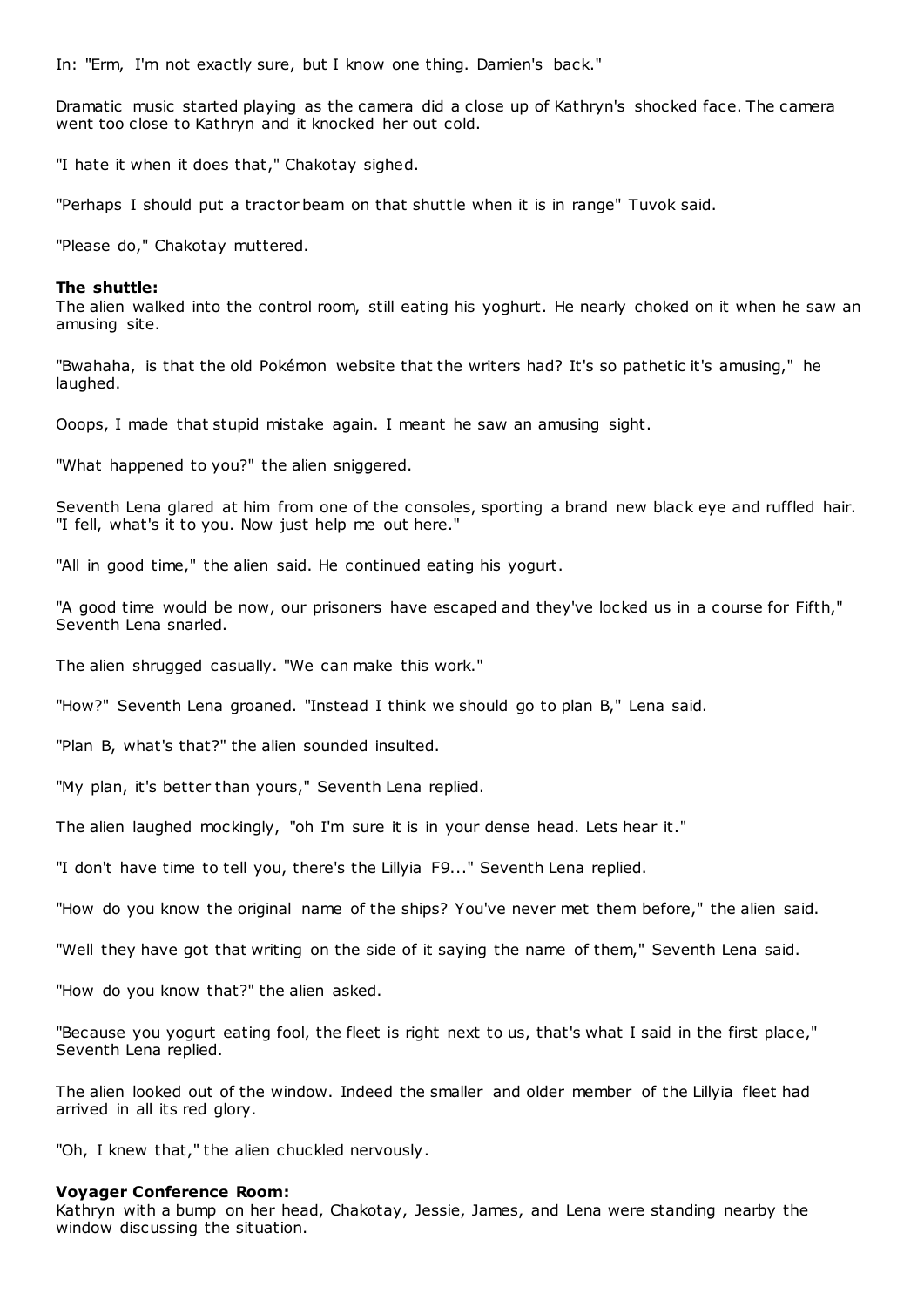"That cameraman has to be fired, this is the second time this week," Kathryn said.

Chakotay tried to repress a smirk. "No, the other situation."

"Er, we've got to fix Doctor Jones' program. He really is getting on my nerves," Kathryn said.

"No no, the other situation mum," Lena said.

"Where the hell is Annika? She's got to be stopped before she attacks again," Kathryn impatiently said.

James didn't even bother trying to repress his own smile. "Seems like I missed some fun around here."

Kathryn exhaled sharply, it was a warning they all recognised. "What's there to discuss? They kidnapped you, you kidnapped them. The End."

"There's more to it than that, obviously," Jessie said, rolling her eyes. "Damien not only got himself a new body, but..."

The camera was about to do a close up of Kathryn's face again, but she got out of the way. "You're not doing that again," she said angrily.

Jessie continued as if nothing happened, "he's also got another Lena on his leash." The regular Lena fidgeted on the spot while pulling a face. "She claims to be a member of Seventh."

"Do you have any idea what they're up to?" Chakotay asked.

"Damien said something about kidnapping crewmembers of the various Voyagers to recreate Seventh Voyager," James replied.

Chakotay didn't look that impressed. "So why did they grab you two? If he could brainwash anyone to follow him, he would've tried us already."

James nodded, "he seemed to be interested in the more stupid Voyagers. He has his pick. There's one in particular though that he kept mumbling about."

The doors opened for Tuvok and a smirking too much Tom. The latter took a seat. "Captain, the delegates from the other Voyager and the F9 have arrived."

"Oh crap, I forgot my popcorn," Tom grunted. He was about to get up when he noticed several glares being pointed at him.

The three named kids from before came in next, along with another they hadn't met, a boy carrying a notepad. Lilly and Emma were next after giving the weirdos a wide berth.

Brock just kept watching different girls with interest. "So many girls, head rush, ooh, who to choose," Brock muttered.

"Wow, a coffee cup, I've gotta sketch this," Tracey said, dashing over to Kathryn with no fear.

Chakotay patted Kathryn on her back. "Calm down, they're not that bad."

Ash banged his fist on the table. "I challenge everyone in here to a Pokémon match!"

That caught Lena's interest. "Oh really? You're on brat."

"Lena," Kathryn warned her.

Ash jumped out of his seat. "Yey, lets battle in here!"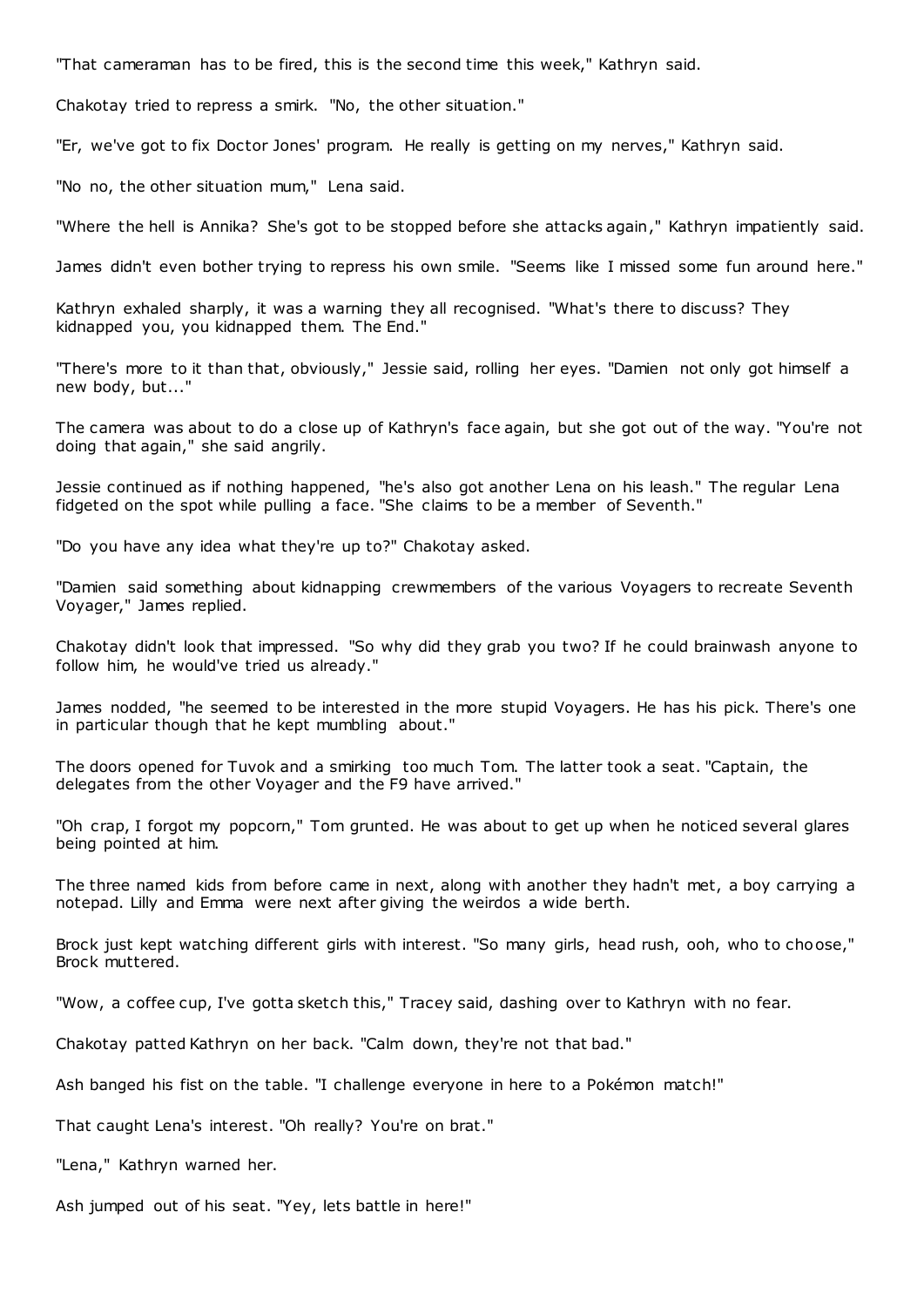Brock also jumped up and he rushed over to Lena. He took her hand. "You truly are a vision of beauty. Red hair, nice choice."

Lena narrowed her eyes and she threw Brock to the other side of the room. "Lets get on with it, shall we twerp?"

"Yeaaah!" Ash yelled in a hyper voice.

"Ash, I told you to take those anti-hyper tablets before dinner, why didn't you?" Misty asked.

Kathryn blew her last remaining fuses. "For god's sake, don't encourage the little creep or you're grounded for two years!"

Even Lena looked nervous, she took the nearest seat.

Kathryn ground her teeth for a while to calm down. "Paris," she eventually said. Tom froze in his chair, mid popcorn munch. The sight of that made her shudder in rage. "These idiots are here because you had a plan, and since the D name has an interest in the biggest morons imaginable..."

Tom laughed very nervously. "Ah ha yeah, my plan." He looked to the side, sweating a bit. "We weren't the first ones here, so clearly another Voyager is the catalyst for bringing us all here..."

"I thought it was that shuttle," Lena said, pointing at the fake Flyer in the window with a blue beam holding onto it.

"Well I say we blow it up, and everything should return to normal. The Voyager I mean, not...." Tom said, pointing as well, "not yet."

Chakotay cleared his throat, "are you talking about the ones that called themselves First. Is that what you're going by?"

Tom nodded. "Well it started getting real busy after we met them. Coincidence?" He waited for the approvals, but only got blank stares.

"I don't get it, what's going on?" Ash asked.

"How did he get in command?" Jessie asked.

"We had a tournament, he won," Misty replied.

"That still doesn't answer my question," Jessie said in deadpan.

Tom groaned in frustration. "You just don't want to admit that I got one right. It'll be where the Flyer rip off came from, I'd wager. This whole area is probably theirs."

Kathryn gestured towards Lilly with an indifferent look on her face, "your people have more know how about dimensions. Is he right?"

Lilly shrunk down in her seat. "Yes and no." Kathryn's reaction tensed the majority of the room. "Their Voyager's frequency matches the area, but that shuttle does not."

Tom's shoulders slouched, disappointed. "Does it match any others here?"

"No," Lilly replied.

James turned towards her next, "does it match with anyone else you've encountered before?"

"What are you driving at?" Tom bitterly asked.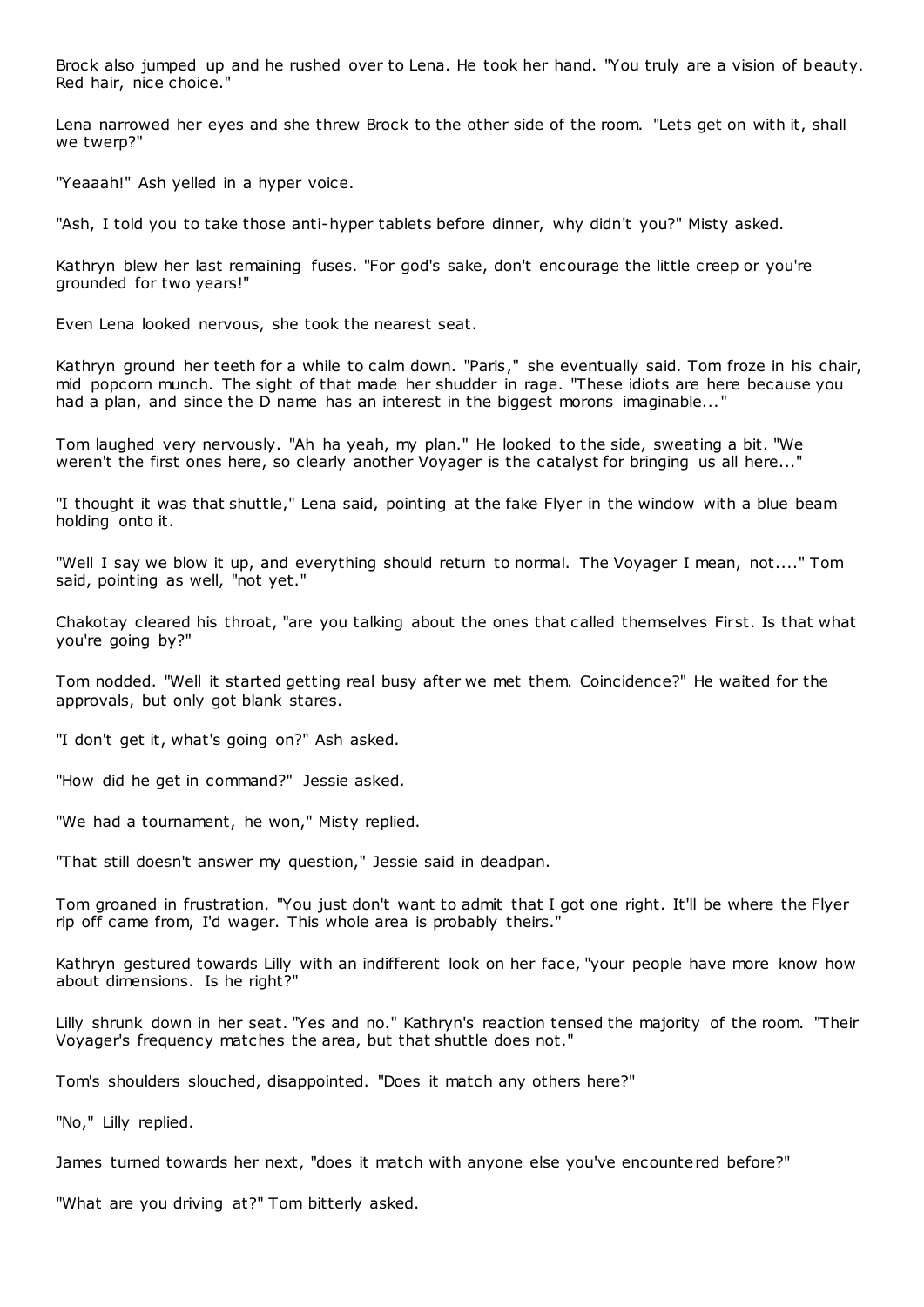Lilly sighed, she got up while taking her communications device out of her pocket. "Lilly to F9. Scot, see if the shuttle they're towing matches, them."

"Them?" a few people said.

In: "Sure, won't take long."

Chakotay folded his arms across the table, clearing his throat to get people's attention. "Whatever the result we must admit to something really heinous..." Once again there were blank stares from nearly everyone. "Tom was right. First Voyager's destruction might resolve this."

Tom smiled far too smugly, then he looked offended. "Heinous? So rude."

In: "Lilly?" Scot's voice said. "It's Seventh's Delta Flyer alright. Not only that but..."

The Voyager comm link sounded buzzed in next. "Kim to Janeway, the shuttle's generating a massive amount of power. It's up to something, and it's affecting the tractor."

Everyone but the Pokemon crew hurried out into the bridge.

"I think we've got a bigger problem on our hands, that shuttle has fired a strange beam around the entire area. More Voyagers are coming in, at a fast interval," Harry stammered.

"Of course," Kathryn groaned. "How many are there now?"

Harry quickly scanned. "One hundred and two, and counting, fast."

"There's not enough screen time for them all, we have to send them back," Kathryn said.

"Right, open a channel to all of the Voyagers, excluding First," Chakotay ordered.

Harry nodded. "I'll try." He tapped away for quite a while. Just when he thought he was done, two more Voyagers would arrive. He thought it'd be easier to open up a wide channel to everyone, and exclude the two he'd already made contact with already. Then he remembered the shuttle. He gave Kathryn a nod when he was done.

"This is Captain Janeway of the Fed..." she cleared her throat, rolling her eyes. "This is Janeway of the Voyager designated Fifth. I realise this is very confusing for you, especially the newer and less than... *aware* ships." Chakotay chuckled to himself. "We believe we have figured out a solution, and to increase our odds of success we need more ships on our side."

"One is responding," Harry said.

"This shall be interesting, open a channel," Kathryn ordered.

The viewscreen changed to show another Bridge. The place is a complete mess, it looks like there have been a lot of fights. Another Kathryn came on the screen.

"We're not going back. Our writer is a shipper of every Voyager shipper group there is. It's chaos, one second I'm with Chakotay, the next Seven, then the Doctor, then..." Kathryn 2 said. The viewscreen went off interrupting her.

"Ok, was that one legal?" Jessie asked in horror.

Kathryn tried to shake off that image. It only worked for a second and fueled her blood lust. "We need something to convince them to turn on that Voyager... think."

The comm chirped again. In: "Hiya Lena, I know what you've done..."

"Oh for god's sake," Lena groaned. Kathryn meanwhile ground her teeth.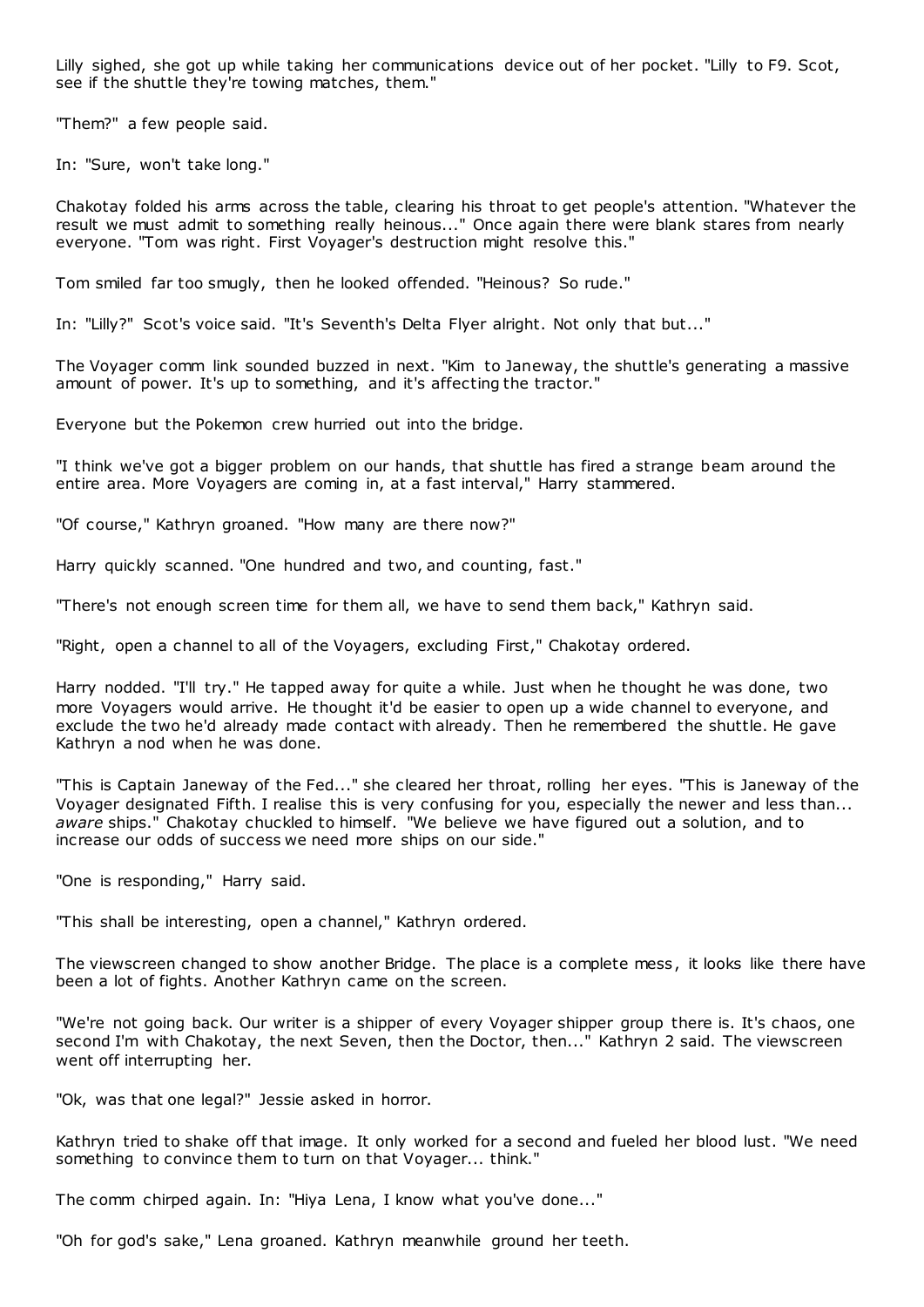In: "This Season," Annika's voice grumbled. "As I was saying!"

"A few more Voyagers have responded. They're waiting for more information," Harry said.

Chakotay shook his head. "You're right, why would they believe one Voyager saying to blow up another. They'd contact them to discover the truth, then our cover is blown."

"Hmm." Kathryn folded her arms while stuck in thought. She could still hear Annika's voice droning on.

Lena meanwhile dropped her jaw, staring up at the ceiling. "What? No I didn't! I don't even like kissing people I do like."

Both Kathryn and Chakotay pretended not to hear that, putting more effort into brainstorming.

"Tom, write that down and tell people, and I'll break your fingers one at a time!" Lena snapped. Tom did a little pathetic aaw.

In: "I have a riddle for you. Which of these two kiddiewinks is the most annoying? The one that grew up super fast or the half breed?"

"I beg your fuc ..." Lena muttered.

James sighed, "maybe we tell the other Voyagers that First is actually a Voyager when Seven took over as captain. With only her and Chakotay there, they won't have a reason to doubt."

Tom nodded in reluctant agreement. "That or they like to host Justin Timberlake discos and force people to go to them."

Chakotay shook his head, "can we at least be realistic?"

"No I won't pick. You're getting more than chainsawed this time," Lena growled.

In: "Errr wrong! Now you die."

In: "Ow," Kiara's voice whined as if she only got a paper cut.

In: "Mwahahahaha!"

Lena rolled her eyes while she walked into the turbolift.

"Don't forget to wash your hands afterwards!" Kathryn shouted after to her to Chakotay's bemusement. "What, you don't know where that weirdo's been."

Harry was more than relieved he had something to report. "Ten Voyagers are agreeing to help us, about five can actually reach First without anyone moving out the way."

"Good. Lets do this. Battle stations," Kathryn commanded.

#### **The shuttle:**

"Bwahaha, now I've just got to take my pick from all of these Voyagers," the alien possessed by Damien laughed. He watched as two more Voyagers flew alongside them.

"Yeah, whatever," Seventh Lena muttered.

"Fools. They fall right into my trap, every time," Damien cackled. "Where should I start? The one that's from the books looks speedy, and Janeway being six feet under is a nice touch."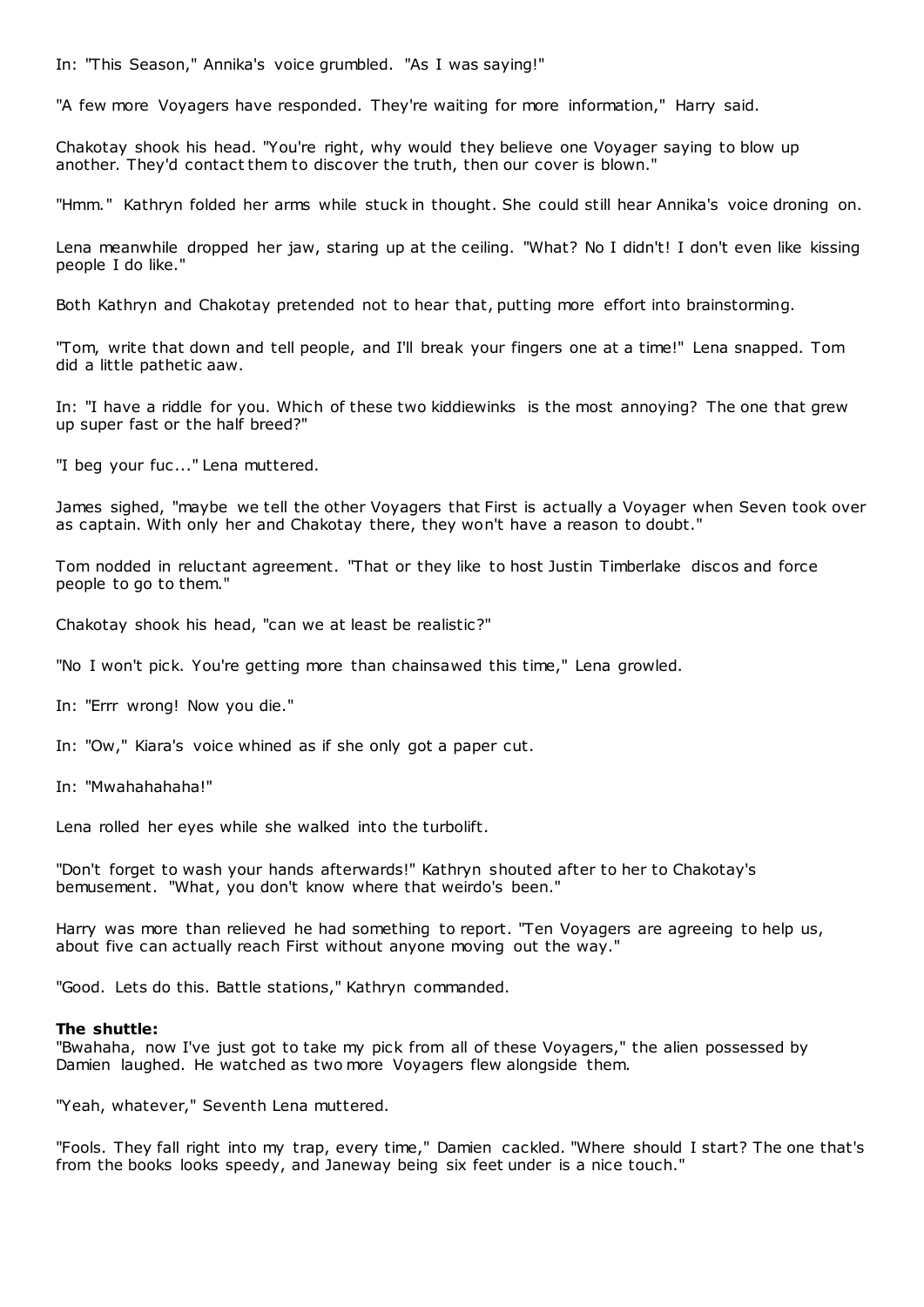Seventh Lena overheard a console further back beeping, she hurried over to it. The shuttle rocked violently just as she got there, consoles sparked. "Feedback loop in the tractor beam, it's interfering with our signal."

"Ugh fine, we'll have to make do," Damien groaned, rolling his eyes. "Turn it off and..." Another judder and the lights all went off. He sighed very impatiently. "I hate them so much."

"Feeling's mutual," Seventh Lena said.

No longer towing the fake Delta Flyer, Voyager lead the fleet of seven Voyagers towards the one they first met. The ships exchanged fire, but none of them really had room to maneuver around, even when neutral Voyagers moved out of their way to avoid getting hit.

### **Fifth Voyager:**

The Bridge shook violently as another torpedo grazed the hull.

"Status?" Kathryn said.

"We've only had two deaths, the other Voyager has had twenty. Mainly because they only have three main characters, and that means more guest stars that always get killed off," Tuvok said.

"Good, keep firing," Kathryn commanded.

"Aye Captain," Tuvok responded.

### **First Voyager:**

The Bridge was full of dead crewmembers. Chakotay tried to step over them as he went to sit in his chair.

"How come they keep dying? This place is starting to smell," Chakotay asked.

"Well it's the only way to explain why they don't appear in any other episodes," Seven replied.

"Then they should appear in other episodes, this is getting really annoying!" Chakotay yelled as another crewmember got blown up.

"Well look on the bright side, we'll be the only ones left when we run out of them," Seven said, and she winked at Chakotay.

"What about the Doctor?" Chakotay asked.

"We can delete him," Seven replied, and she walked over to Chakotay. He stood up from his chair.

The rest of the guest stars felt sick when the two started kissing, and they went to commit suicide, some died on the way.

#### **Fifth Voyager:**

"Their shields are down," Tuvok said.

"Take them down, but avoid the warp core, we need time to escape," Kathryn ordered.

"Aye Captain," Tuvok responded.

Chakotay hurried over to Tom's side. "Get us as far away from them as we can. Harry warn all the other Voyagers."

"You overestimate my abilities," Tom whimpered. Harry meanwhile nodded.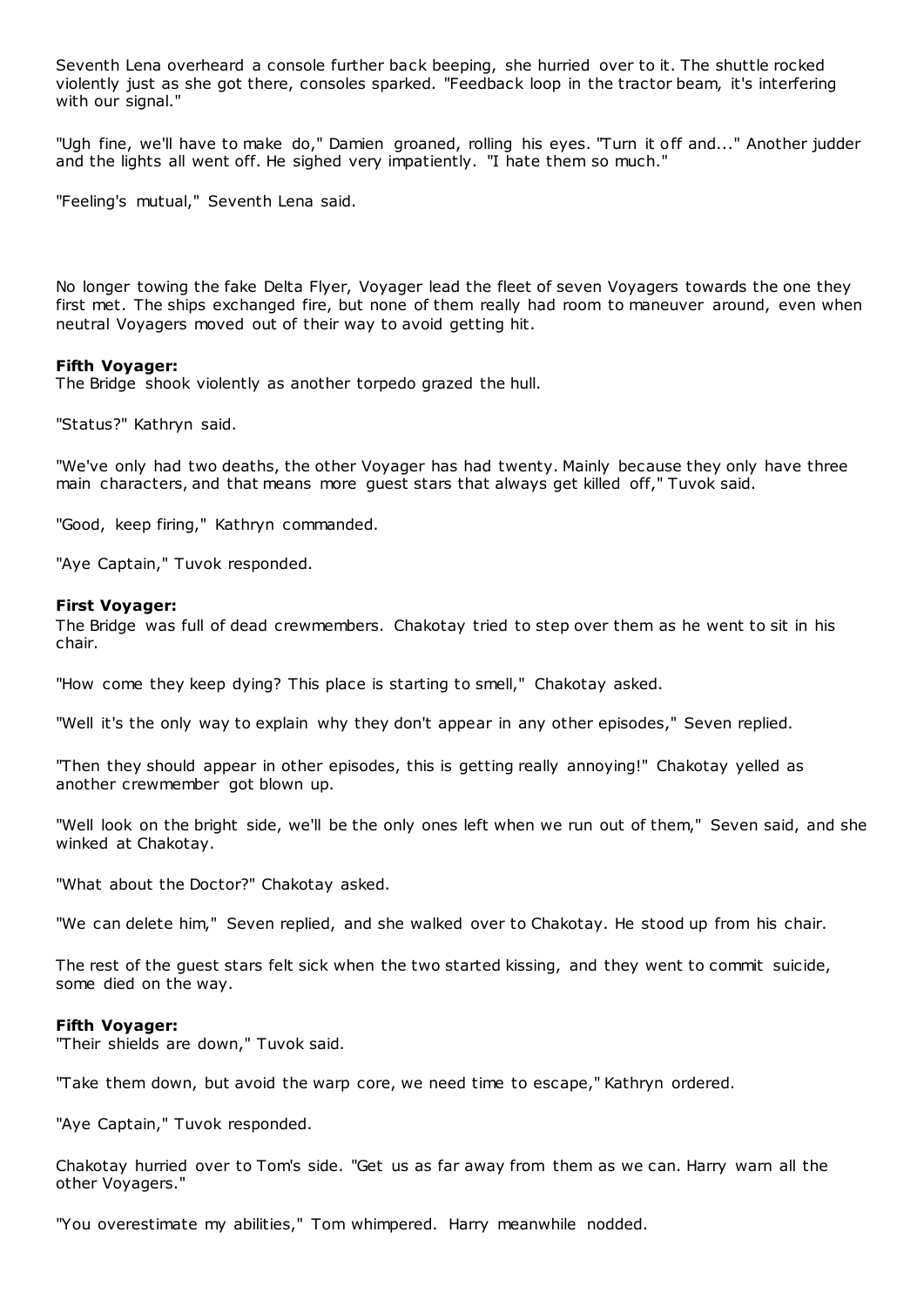Chakotay snorted quietly to himself, earning a glare pointed up at him. "Yeah maybe I do."

Tom and Harry worked as quickly as they could. Tom nodded up at Chakotay when he was done. He nodded back towards Kathryn.

"It's a good thing I was looking, Noddy 1 and 2," Kathryn hissed. "Tuvok, fire!"

All the Voyagers and the F9 threw torpedoes towards the stricken First Voyager, mainly towards its saucer, some to its deflector. It couldn't handle it, it soon broke apart at the seams.

The space around them distorted, pieces of the ship were being pulled into nothing.

At the same time some Voyagers in the crowd would vanish in an instant. By the time the debris had all gone, Fifth Voyager and the Lillyia's were the only ones left.

"So, about this being First Voyager's dimension," Kathryn said coldly towards Tom. He trembled.

In: "F9 to Voyager. Our frequencies scanner confirms we're back in our, or rather your dimension. The other ships must've returned to theirs."

"How fortunate for you," Kathryn said to Tom. He swallowed a lump in his throat.

Chakotay swung around, "wait, what about the Flyer? Is that with us?"

Harry shook his head, "no sign of it."

"Well good. That's everything sorted," Kathryn said.

"Not everything," Harry commented.

#### **Sickbay:**

James was working on the main station when he heard sobbing coming from outside, it was getting louder. The Doctor chose the moment he was looking over his shoulder to start spinning tricorders by his hips like they were guns. Their clatter to the floor brought James' attention back.

"Lucky partner, you can't lower your here guard," the Doctor said with a wink.

"Right," James said, drowned out by the approaching sobs. A few more button presses and the Doctor shimmered away for a second. When he was back he looked around all confused.

The door opened and the reason for the noise suddenly made sense, as it was thrown to the floor by his feet.

"Sorry, didn't know you were there," Lena said.

"You're so... so mean, you meanie," Annika cried as she curled up into a ball. James noticed the only injury he could see was a cut on her cheek.

"What have you done to her now!?" the Doctor cried on approach.

Lena groaned, "you had to fix him."

"Oh yes I did," James said through gritted teeth.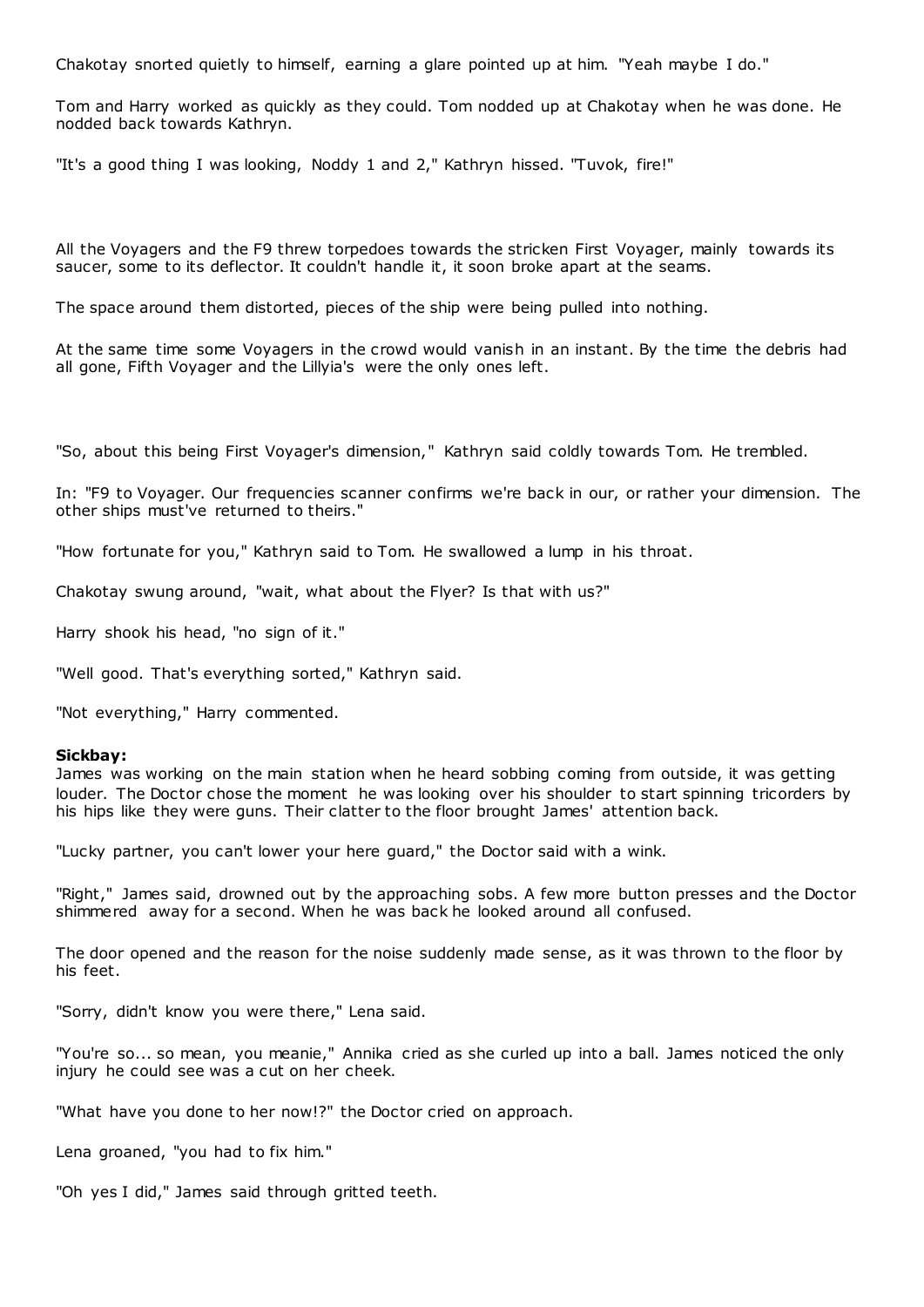Lena shrugged, "fine, it kinda takes the fun out of it." She pretended to slap the air in front of her, then she faked crying. "Big baby."

Annika stared up at her with tears still pouring down her face. "They're not big, they're normal."

Lena shuddered, "baby. And do you even know what normal is?" James quietly laughed to himself.

*Captain's Log Supplemental: With the Doctor now fixed, again, Annika's been put back in the Holodeck program, again. Jones insists what happened was a blip, and that she's ready for release tomorrow. I might ask James to take a look at his program again, clearly he missed something. Maybe later, coffee first...mmmm.*

### **The Mess Hall:**

Lena, James, Jessie, and Craig were sitting at a table nearest to the left door.

"Well I suppose she wasn't really killing anyone, and we get a Holodeck back," Craig was saying.

Lena couldn't help but smirk, "and my entertainment back."

James laughed briefly, "but you said it was no longer fun cos she's..."

Lena shrugged, "meh, it just means I don't have to do much and it's still funny."

Doctor Jones and Annika walked over to their table. Lena looked nervous as she glanced at Annika. She was staring at Lena with a friendly smile.

"Well here's the new Annika. She should be likeable now," Doctor Jones said, and he smiled proudly.

Lena looked very creeped out, "what did you do?"

"I finalised my treatment that I planned before she escaped," Jones answered as if it were obvious, and with offense.

Annika put an arm around Lena's shoulders so suddenly she froze in shock. "Oh my lovely fellow Borgs, how are we doing today? James my piece of rugged handsomeness. Looking beautiful as always my dear Jessie. Keep it up Lena, you're budding into a fine young lady."

"Oh my god," James said before he started to gag. He wasn't the only one.

"Help me," Lena whimpered.

The Doctor seemed surprised, "wow, even I didn't know my own strength. Toodles." He headed out, leaving Annika with them.

"So erm, you like Lena now?" Craig dared to ask.

Annika focused on him. "Of course cutie, I like everyone, especially your fine face." She gave him a seductive wink.

Craig was no longer only gagging. He had to leave for the bathroom, and fast.

#### **The Bridge, the next day:**

"Captain, we're receiving a subspace transmission," Harry said.

Kathryn looked Harry's way. "From who?" she asked.